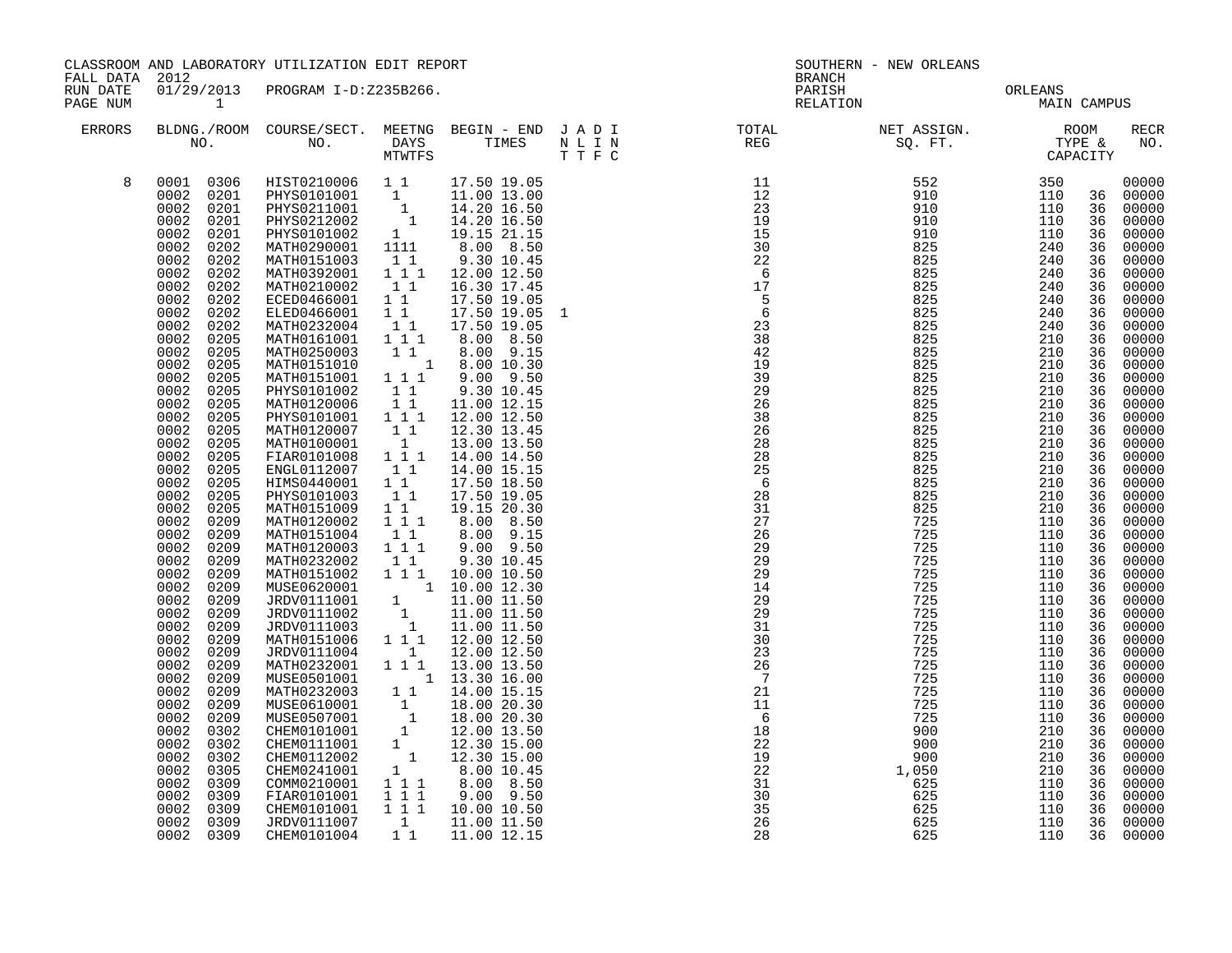| FALL DATA 2012       |                                                                                                                                                                                                                                                                                                                                                                                                                                                                                                                                                                                                                                                                                                                                                                                                                                        | CLASSROOM AND LABORATORY UTILIZATION EDIT REPORT                                                                                                                                                                                                                                                                                                                                                                                                                                                                                                                                                                                                                                                                                                                                                      |                                                                                                                                                                                                                                                                                                                                                                                                                                                                                                                                                                                                                                                                                                                                                                                                                                                                                                                                                                                               |                                                                                                                                                                                                                                                                                                                                                                                                                                                                                                                                                                                                                                                                                                                                                                                                                                                          | SOUTHERN - NEW ORLEANS<br><b>BRANCH</b>                                                                                                                                                                                                                                                                                                                                                                                                                                                                                                       |                                                             |                                                             |                                                                                                                                                                                                                                                                                                                |                                                                                                                                                                                                                                                                                                                                                                                                                                                                         |  |
|----------------------|----------------------------------------------------------------------------------------------------------------------------------------------------------------------------------------------------------------------------------------------------------------------------------------------------------------------------------------------------------------------------------------------------------------------------------------------------------------------------------------------------------------------------------------------------------------------------------------------------------------------------------------------------------------------------------------------------------------------------------------------------------------------------------------------------------------------------------------|-------------------------------------------------------------------------------------------------------------------------------------------------------------------------------------------------------------------------------------------------------------------------------------------------------------------------------------------------------------------------------------------------------------------------------------------------------------------------------------------------------------------------------------------------------------------------------------------------------------------------------------------------------------------------------------------------------------------------------------------------------------------------------------------------------|-----------------------------------------------------------------------------------------------------------------------------------------------------------------------------------------------------------------------------------------------------------------------------------------------------------------------------------------------------------------------------------------------------------------------------------------------------------------------------------------------------------------------------------------------------------------------------------------------------------------------------------------------------------------------------------------------------------------------------------------------------------------------------------------------------------------------------------------------------------------------------------------------------------------------------------------------------------------------------------------------|----------------------------------------------------------------------------------------------------------------------------------------------------------------------------------------------------------------------------------------------------------------------------------------------------------------------------------------------------------------------------------------------------------------------------------------------------------------------------------------------------------------------------------------------------------------------------------------------------------------------------------------------------------------------------------------------------------------------------------------------------------------------------------------------------------------------------------------------------------|-----------------------------------------------------------------------------------------------------------------------------------------------------------------------------------------------------------------------------------------------------------------------------------------------------------------------------------------------------------------------------------------------------------------------------------------------------------------------------------------------------------------------------------------------|-------------------------------------------------------------|-------------------------------------------------------------|----------------------------------------------------------------------------------------------------------------------------------------------------------------------------------------------------------------------------------------------------------------------------------------------------------------|-------------------------------------------------------------------------------------------------------------------------------------------------------------------------------------------------------------------------------------------------------------------------------------------------------------------------------------------------------------------------------------------------------------------------------------------------------------------------|--|
| RUN DATE<br>PAGE NUM | $\overline{\phantom{a}}$ 2                                                                                                                                                                                                                                                                                                                                                                                                                                                                                                                                                                                                                                                                                                                                                                                                             | 01/29/2013 PROGRAM I-D:Z235B266.                                                                                                                                                                                                                                                                                                                                                                                                                                                                                                                                                                                                                                                                                                                                                                      |                                                                                                                                                                                                                                                                                                                                                                                                                                                                                                                                                                                                                                                                                                                                                                                                                                                                                                                                                                                               |                                                                                                                                                                                                                                                                                                                                                                                                                                                                                                                                                                                                                                                                                                                                                                                                                                                          | PARISH<br>RELATION                                                                                                                                                                                                                                                                                                                                                                                                                                                                                                                            | ORLEANS<br>MAIN CAMPUS                                      |                                                             |                                                                                                                                                                                                                                                                                                                |                                                                                                                                                                                                                                                                                                                                                                                                                                                                         |  |
| ERRORS               |                                                                                                                                                                                                                                                                                                                                                                                                                                                                                                                                                                                                                                                                                                                                                                                                                                        |                                                                                                                                                                                                                                                                                                                                                                                                                                                                                                                                                                                                                                                                                                                                                                                                       |                                                                                                                                                                                                                                                                                                                                                                                                                                                                                                                                                                                                                                                                                                                                                                                                                                                                                                                                                                                               |                                                                                                                                                                                                                                                                                                                                                                                                                                                                                                                                                                                                                                                                                                                                                                                                                                                          |                                                                                                                                                                                                                                                                                                                                                                                                                                                                                                                                               |                                                             |                                                             |                                                                                                                                                                                                                                                                                                                | RECR<br>NO.                                                                                                                                                                                                                                                                                                                                                                                                                                                             |  |
|                      | 0002 0309<br>0002<br>0309<br>0002<br>0309<br>0002<br>0309<br>0002<br>0309<br>0002<br>0309<br>0002<br>0309<br>0002<br>0309<br>0002<br>0311<br>0002<br>0311<br>0002<br>0311<br>0002<br>0311<br>0002<br>0311<br>0002<br>0311<br>0002<br>0311<br>0002<br>0311<br>0002<br>0311<br>0002<br>0311<br>0006<br>0201<br>0006<br>0201<br>0006<br>0201<br>0006<br>0201<br>0006<br>0201<br>0006<br>0201<br>0006<br>0201<br>0006<br>0201<br>0006<br>0201<br>0006<br>0201<br>0006<br>0201<br>0006<br>0201<br>0006<br>0201<br>0006<br>0202<br>0006<br>0202<br>0006<br>0202<br>0006<br>0202<br>0006<br>0202<br>0006<br>0202<br>0006<br>0202<br>0006<br>0202<br>0006<br>0202<br>0006<br>0202<br>0006<br>0202<br>0006<br>0202<br>0006<br>0202<br>0006<br>0202<br>0006<br>0202<br>0006<br>0203<br>0006<br>0203<br>0006<br>0203<br>0006<br>0203<br>0006 0203 | MATH0250002 111<br>COMM0110001 111<br>MATH0291001<br>MATH0290002<br>CHEM0101002<br>MATH0161004<br>HIMS0303001<br>MATH0162003<br>CHEM0241001<br>MATH0250001<br>MATH0161002<br>FIAR0101002<br>HIMS0250001<br>HIMS0360001 111<br>MATH0292001<br>MATH0250005<br>HIMS0320001<br>ENGL0203007<br>ENGL0111001<br>ENGL0111002<br>COMM0210002<br>COMM0210003<br>JRDV0111001<br>FIAR0101006<br>COMM0240001<br>ENGL0111008<br>ENGL0111006<br>CRMJ0330002<br>CRMJ0110004<br>ENGL0111011<br>MATH0120008<br>SPAN0101001<br>HIST0210002<br>HIST0220004<br>FIAR0101005<br>JRDV0111002<br>ENGL0112004<br>ENGL0093005<br>FIAR0101003<br>SPAN0101003<br>MATH0151051<br>ENGL0203005<br>CDFS0325001<br>FIAR0101010<br>SPAN0102002<br>SOCL0385001<br>SOCL0210001<br>SPAN0101002<br>SOCL0374001<br>JRDV0111003<br>ENGL0203004 | 1111<br>1111<br>$1\quad1$<br>$\begin{bmatrix} 1 \\ 1 \end{bmatrix}$<br>$1\quad1$<br>$\begin{bmatrix} 1 \\ 1 \\ 1 \end{bmatrix} \begin{bmatrix} 1 \\ 1 \end{bmatrix}$<br>$1 1 1$<br>$\begin{bmatrix} 1\\ 1\\ 1\\ 1 \end{bmatrix}$<br>$1 1 1$<br>11<br>$\begin{smallmatrix}1\ 1\ 1\ 1\ \end{smallmatrix}$<br>$\begin{smallmatrix}1&1\\1&1&1\end{smallmatrix}$<br>$1 1 1$<br>$\begin{bmatrix} 1 \\ 1 \end{bmatrix}$<br>$1 1 1$<br>$\frac{1}{1}$<br>$\frac{1}{1}$<br>$1 \quad 1 \quad 1$<br>$\begin{bmatrix} 1 \\ 1 \end{bmatrix}$<br>$\begin{smallmatrix}1&&1\\&1\\1&&1\end{smallmatrix}$<br>11<br>$\begin{bmatrix} 1 \\ 1 \end{bmatrix}$<br>$1 1 1$<br>1 1 1<br>11<br>$1 1 1$<br>$\frac{1}{1}$<br>$\frac{1}{1}$<br>$\frac{1}{1}$<br>$1\quad1$<br>$1 1 1$<br>$\begin{array}{cc} \bar{1} & \bar{1} & \bar{1} \\ 1 & 1 & \bar{1} \end{array}$<br>$\begin{smallmatrix}1&&1\\&1\\1&&1\end{smallmatrix}$<br>$\begin{smallmatrix}1&&1\\&1\\1&&1\end{smallmatrix}$<br>$1 1 1$<br>$1 \quad \blacksquare$ | 12.00 12.50<br>13.00 13.50<br>14.00 14.50<br>16.00 16.50<br>17.50 19.05<br>17.50 19.05<br>19.15 20.30<br>19.15 20.30<br>8.00 8.50<br>10.00 10.50<br>11.00 12.15<br>12.00 12.50<br>13.00 13.50<br>14.00 14.50<br>14.00 15.15<br>17.50 19.05<br>17.50 19.05<br>19.15 20.30<br>8.00 8.50<br>$9.00$ $9.50$<br>9.30 10.45<br>10.00 10.50<br>11.00 11.50<br>11.00 12.15<br>12.30 13.45<br>13.00 13.50<br>14.00 15.15<br>17.50 19.05<br>17.50 19.05<br>19.15 20.30<br>19.15 20.30<br>8.00 8.50<br>$9.00$ $9.50$<br>9.30 10.45<br>10.00 10.50<br>11.00 11.50<br>11.00 12.15<br>12.00 12.50<br>12.30 13.45<br>13.00 13.50<br>14.00 14.50<br>14.00 15.15<br>17.50 19.05<br>17.50 19.05<br>19.15 20.30<br>19.15 20.30<br>$9.00$ $9.50$<br>$\begin{array}{cccc} 1 & 1 & & 9.30 & 10.45 \\ 1 & 1 & 1 & & 10.00 & 10.50 \end{array}$<br>11.00 11.50<br>1 1 11.00 12.15 | $\begin{array}{cccc} \texttt{N} & \texttt{N} & \texttt{R} & \texttt{R} & \texttt{S} & \texttt{S} & \texttt{S} & \texttt{S} & \texttt{S} & \texttt{S} & \texttt{S} & \texttt{S} & \texttt{S} & \texttt{S} & \texttt{S} & \texttt{S} & \texttt{S} & \texttt{S} & \texttt{S} & \texttt{S} & \texttt{S} & \texttt{S} & \texttt{S} & \texttt{S} & \texttt{S} & \texttt{S} & \texttt{S} & \texttt{S} & \texttt{S} & \texttt{S} & \texttt$<br>16<br>26<br>16<br>$\begin{array}{c}\n12 \\ 12 \\ 30\n\end{array}$<br>31<br>$\overline{12}$<br>35<br>30 | 805<br>805<br>805<br>805<br>828<br>828<br>828<br>828<br>828 | 110<br>110<br>110<br>110<br>110<br>110<br>110<br>110<br>110 | 36<br>36<br>36<br>36<br>36<br>36<br>36<br>36<br>36<br>36<br>36<br>36<br>36<br>36<br>36<br>36<br>36<br>36<br>36<br>36<br>36<br>36<br>36<br>36<br>36<br>36<br>36<br>36<br>36<br>36<br>36<br>36<br>36<br>36<br>36<br>36<br>36<br>36<br>36<br>36<br>36<br>36<br>36<br>36<br>36<br>36<br>36<br>36<br>36<br>36<br>36 | 00000<br>00000<br>00000<br>00000<br>00000<br>00000<br>00000<br>00000<br>00000<br>00000<br>00000<br>00000<br>00000<br>00000<br>00000<br>00000<br>00000<br>00000<br>00000<br>00000<br>00000<br>00000<br>00000<br>00000<br>00000<br>00000<br>00000<br>00000<br>00000<br>00000<br>00000<br>00000<br>00000<br>00000<br>00000<br>00000<br>00000<br>00000<br>00000<br>00000<br>00000<br>00000<br>00000<br>00000<br>00000<br>00000<br>00000<br>00000<br>00000<br>00000<br>00000 |  |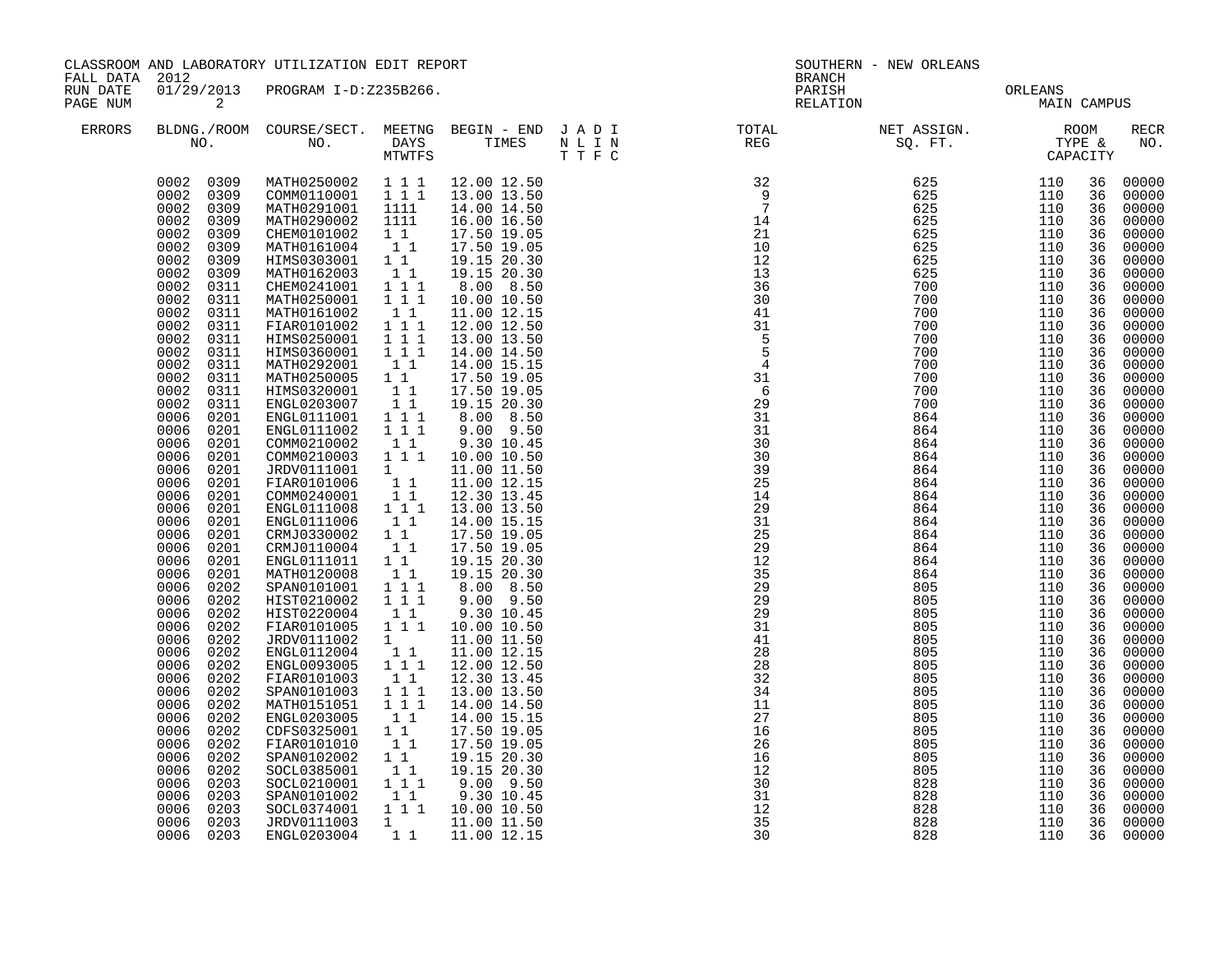| FALL DATA 2012       |                                                                                                                                                                                                                                                                                                                                                                                                                                                                                                                                                                                                                                                                                                                                                                                                        | CLASSROOM AND LABORATORY UTILIZATION EDIT REPORT<br>SOUTHERN - NEW ORLEANS<br>BRANCH                                                                                                                                                                                                                                                                                                                                                                                                                                                                                                                                                                                                                                                                                                                                                                                                                                                                                                                                                                                       |                                                                                                                                                                                                                                                                                                                                                                                                                             |                                                                                                                                                                                                                                                                                                                                                                                                                                                                                                                                                                                                                                                                                                         |  |                                                                                                                                                                                                                                                                                                                                                                                                                                                |  |                        |                                                                                                                                                                                                                                                                                                                |                                                                                                                                                                                                                                                                                                                                                                                                                                                                         |
|----------------------|--------------------------------------------------------------------------------------------------------------------------------------------------------------------------------------------------------------------------------------------------------------------------------------------------------------------------------------------------------------------------------------------------------------------------------------------------------------------------------------------------------------------------------------------------------------------------------------------------------------------------------------------------------------------------------------------------------------------------------------------------------------------------------------------------------|----------------------------------------------------------------------------------------------------------------------------------------------------------------------------------------------------------------------------------------------------------------------------------------------------------------------------------------------------------------------------------------------------------------------------------------------------------------------------------------------------------------------------------------------------------------------------------------------------------------------------------------------------------------------------------------------------------------------------------------------------------------------------------------------------------------------------------------------------------------------------------------------------------------------------------------------------------------------------------------------------------------------------------------------------------------------------|-----------------------------------------------------------------------------------------------------------------------------------------------------------------------------------------------------------------------------------------------------------------------------------------------------------------------------------------------------------------------------------------------------------------------------|---------------------------------------------------------------------------------------------------------------------------------------------------------------------------------------------------------------------------------------------------------------------------------------------------------------------------------------------------------------------------------------------------------------------------------------------------------------------------------------------------------------------------------------------------------------------------------------------------------------------------------------------------------------------------------------------------------|--|------------------------------------------------------------------------------------------------------------------------------------------------------------------------------------------------------------------------------------------------------------------------------------------------------------------------------------------------------------------------------------------------------------------------------------------------|--|------------------------|----------------------------------------------------------------------------------------------------------------------------------------------------------------------------------------------------------------------------------------------------------------------------------------------------------------|-------------------------------------------------------------------------------------------------------------------------------------------------------------------------------------------------------------------------------------------------------------------------------------------------------------------------------------------------------------------------------------------------------------------------------------------------------------------------|
| RUN DATE<br>PAGE NUM | $\mathbf{3}$                                                                                                                                                                                                                                                                                                                                                                                                                                                                                                                                                                                                                                                                                                                                                                                           | 01/29/2013 PROGRAM I-D:Z235B266.                                                                                                                                                                                                                                                                                                                                                                                                                                                                                                                                                                                                                                                                                                                                                                                                                                                                                                                                                                                                                                           |                                                                                                                                                                                                                                                                                                                                                                                                                             |                                                                                                                                                                                                                                                                                                                                                                                                                                                                                                                                                                                                                                                                                                         |  | PARISH<br>RELATION                                                                                                                                                                                                                                                                                                                                                                                                                             |  | ORLEANS<br>MAIN CAMPUS |                                                                                                                                                                                                                                                                                                                |                                                                                                                                                                                                                                                                                                                                                                                                                                                                         |
| <b>ERRORS</b>        |                                                                                                                                                                                                                                                                                                                                                                                                                                                                                                                                                                                                                                                                                                                                                                                                        |                                                                                                                                                                                                                                                                                                                                                                                                                                                                                                                                                                                                                                                                                                                                                                                                                                                                                                                                                                                                                                                                            |                                                                                                                                                                                                                                                                                                                                                                                                                             |                                                                                                                                                                                                                                                                                                                                                                                                                                                                                                                                                                                                                                                                                                         |  | $\begin{tabular}{lllllllllllllllllllll} \textsc{BLONG.} \textsc{F100M.} & \textsc{COURSE/SECT.} & \textsc{METNG.} & \textsc{BEGIN - END.} & \textsc{J A D I} & \textsc{DTATM E} & \textsc{NET ASSIGN.} & \textsc{ROOM} \\ \textsc{NO.} & \textsc{NO.} & \textsc{DAYS} & \textsc{TIMES} & \textsc{N L I N} & \textsc{REG} & \textsc{SEG} & \textsc{ST.} & \textsc{STF.} & \textsc{CTPACITY} \\ & \textsc{MTVTFS} & \textsc{T T F C} & \textsc{$ |  |                        |                                                                                                                                                                                                                                                                                                                | RECR<br>NO.                                                                                                                                                                                                                                                                                                                                                                                                                                                             |
|                      | 0006<br>0203<br>0006<br>0203<br>0006<br>0203<br>0006<br>0203<br>0006<br>0204<br>0204<br>0006<br>0006<br>0204<br>0006<br>0204<br>0006<br>0204<br>0006<br>0204<br>0006<br>0204<br>0006<br>0204<br>0006<br>0204<br>0006<br>0204<br>0006<br>0204<br>0006<br>0204<br>0006<br>0204<br>0006<br>0204<br>0006<br>0205<br>0006<br>0205<br>0006<br>0205<br>0006<br>0205<br>0006<br>0205<br>0006<br>0205<br>0006<br>0205<br>0007<br>0202<br>0007<br>0202<br>0007 0202<br>0007<br>0202<br>0007<br>0202<br>0007<br>0202<br>0007<br>0202<br>0007<br>0202<br>0007<br>0202<br>0007<br>0202<br>0007<br>0202<br>0007<br>0204<br>0007<br>0204<br>0007<br>0204<br>0007<br>0204<br>0007<br>0204<br>0007<br>0204<br>0007<br>0204<br>0007<br>0204<br>0007<br>0204<br>0007<br>0205<br>0007<br>0205<br>0007<br>0215<br>0007 0217 | $\begin{array}{cccccccc} 0006 & 0203 & \text{SPAN}0211001 & 1 & 1 & 12.30 & 13.45 \\ 0006 & 0203 & \text{ENGL}0260001 & 1 & 1 & 14.00 & 14.50 \end{array}$<br>ENGL0111010 1 1<br>SPAN0101005<br>HIST0104002 1 1<br>ENGL0112010<br>MATH0120001<br>CRMJ0320001<br>MATH0120009<br>SPAN0102001<br>ENGL0231001<br>MATH0120004<br>ENGL0260002<br>ENGL0422001<br>MATH0120005<br>MATH0120051<br>COMM0210005<br>COMM0210006<br>HIST0220007 1 1<br>ENGL0260004<br>SUBA0230001<br>PHYS0211001  1  1  10.00  10.50<br>JRDV0111004 1<br>HUMA0314001 1 1<br>CRMJ0615001 1<br>HIST0210005 1 1<br>HIST0475001<br>SOWK0100001 1 1 1<br>SOWK0241001<br>SOWK0601001<br>SOWK0341002<br>SOWK0751001<br>SOWK7020001<br>SOWK0701006<br>SOWK0211002<br>SOWK0720002 1 18.00 20.30<br>SOWK0732002 1 18.00 20.30<br>SOWK0343002 1 1 19.15 20.30<br>SOWK0603001<br>SOWK0501001 1<br>CHEM0111001<br>SOWK0211001<br>SOWK0601002<br>SOWK7020002<br>SOWK0701001<br>1<br>SOWK0444001<br>SOWK0100002<br>MGIS0610001 1 18.00 20.45<br>MGIS0660001 1 18.00 20.45<br>SOWK0241002 1 1 17.25 19.05<br>SOWK0603002 | 11<br>11<br>11<br>$1 1 1$<br>$1\quad1$<br>111<br>$\begin{smallmatrix}1&1\\1&1&1\end{smallmatrix}$<br>$1\quad1$<br>$1^{\degree}1^{\degree}1$<br>$\begin{array}{rrrr} & 1 & 1 & 1 \\ & 1 & 1 & 1 \end{array}$<br>$1\quad1$<br>$1\quad1$<br>11<br>11<br>$\frac{1}{1}$<br>1 1<br>$\begin{bmatrix} 1 \\ 1 \\ 1 \\ 1 \end{bmatrix}$<br>$1$ <sup>-</sup><br>11<br>$\begin{bmatrix} 1 & 1 \\ 1 & 1 \end{bmatrix}$<br>$1\quad1$<br>1 | 12.30 13.45<br>17.50 19.05<br>17.50 19.05<br>19.15 20.30<br>19.15 20.30<br>8.00 9.15<br>9.00 9.50<br>9.30 10.45<br>10.00 10.50<br>11.00 12.15<br>12.00 12.50<br>12.30 13.45<br>13.00 13.50<br>14.00 14.50<br>14.00 14.50<br>17.50 19.05<br>17.50 19.05<br>19.15 20.30<br>19.15 20.30<br>9.30 10.45<br>11.00 11.50<br>11.00 12.15<br>15.30 18.00<br>17.50 19.05<br>19.15 20.30<br>8.00 8.50<br>$9.00\ 10.40$<br>12.00 14.30<br>13.00 14.15<br>16.00 17.40<br>16.00 17.45<br>16.15 17.55<br>17.50 19.05<br>$\begin{bmatrix} 1 & 8.30 & 11.00 \\ 1 & 9.00 & 11.30 \end{bmatrix}$<br>9.30 10.45<br>11.00 12.15<br>12.00 14.30<br>16.00 17.45<br>16.15 17.55<br>19.15 20.30<br>1 1 19.15 20.30<br>8.30 11.00 |  | $\begin{tabular}{lcccc} \texttt{N} & \texttt{F} & \texttt{REO} & \texttt{S0. FT.} & \texttt{TTP} \\ \texttt{S} & 6 & 828 & 1100 \\ \texttt{50} & 828 & 1100 \\ 115 & 828 & 1100 \\ 25 & 828 & 1110 \\ 25 & 828 & 1110 \\ 25 & 828 & 1110 \\ 25 & 828 & 1110 \\ 25 & 828 & 1110 \\ 25 & 828 & 1110 \\ 25 & 828 & 1110 \\ 25 & 828$                                                                                                              |  |                        | 36<br>36<br>36<br>36<br>36<br>36<br>36<br>36<br>36<br>36<br>36<br>36<br>36<br>36<br>36<br>36<br>36<br>36<br>36<br>36<br>50<br>50<br>50<br>50<br>50<br>50<br>50<br>50<br>50<br>50<br>50<br>50<br>50<br>50<br>50<br>50<br>50<br>50<br>50<br>50<br>50<br>50<br>50<br>50<br>50<br>50<br>50<br>26<br>26<br>35<br>30 | 00000<br>00000<br>00000<br>00000<br>00000<br>00000<br>00000<br>00000<br>00000<br>00000<br>00000<br>00000<br>00000<br>00000<br>00000<br>00000<br>00000<br>00000<br>00000<br>00000<br>00000<br>00000<br>00000<br>00000<br>00000<br>00000<br>00000<br>00000<br>00000<br>00000<br>00000<br>00000<br>00000<br>00000<br>00000<br>00000<br>00000<br>00000<br>00000<br>00000<br>00000<br>00000<br>00000<br>00000<br>00000<br>00000<br>00000<br>00000<br>00000<br>00000<br>00000 |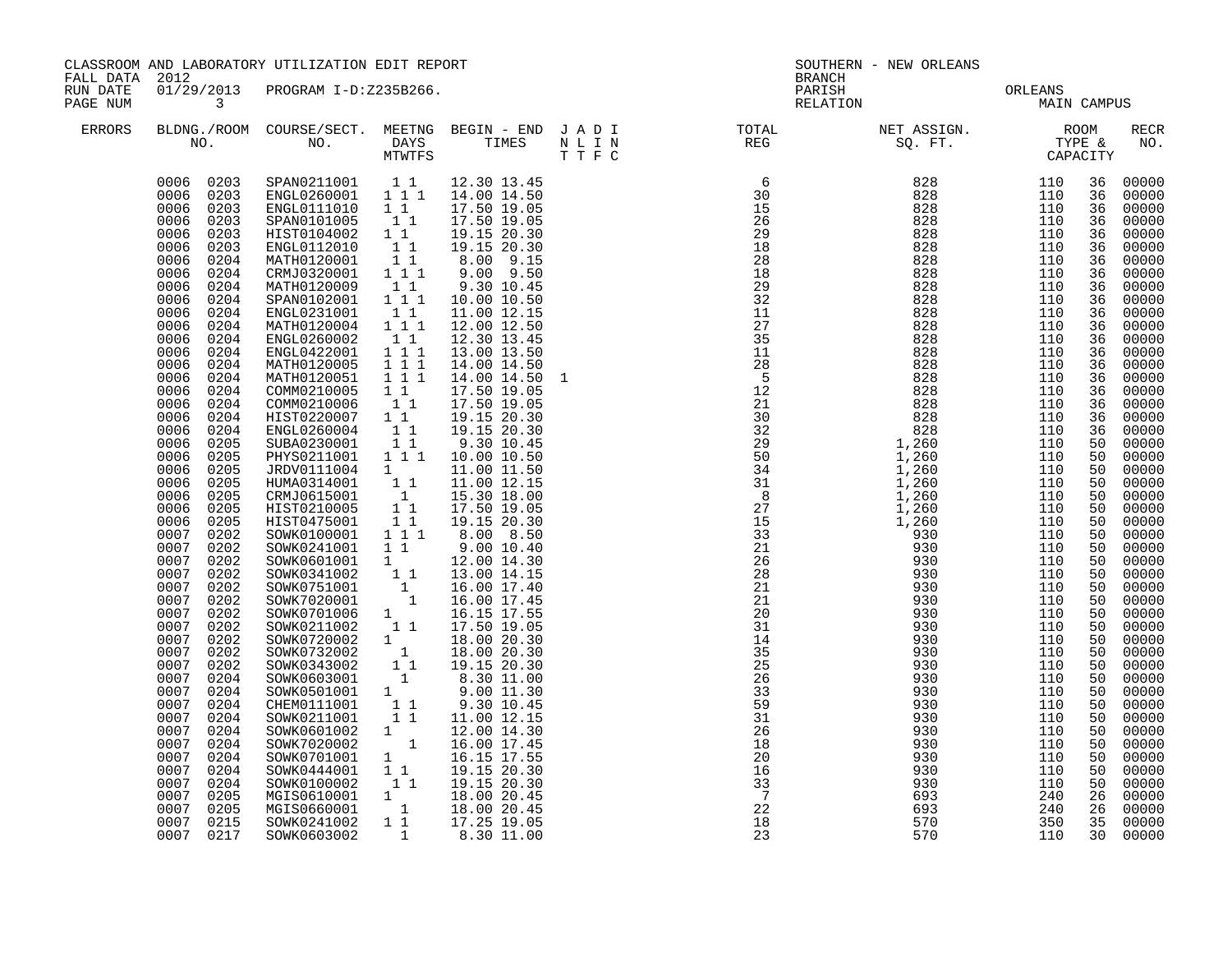| FALL DATA 2012       |                                                                                                                                                                                                                                                                                                                                                                                                                                                                                                                                                                                                                                                                                                                        | CLASSROOM AND LABORATORY UTILIZATION EDIT REPORT                                                                                                                                                                                                                                                                                                                                                                                                                                                                                                                                                                                                                                                                                                                                                                                                                                                                                                                                           |                                                                                                   |                                                                                                                                                                                                                                                               | SOUTHERN - NEW ORLEANS<br><b>BRANCH</b>                                                                                                                                                                                                                                                                                                                                                                                                                                                                                                                                                      |                                                                                                                                                 |                                                                                                                                                 |                                                                                                                                                                                                                                                                                                          |                                                                                                                                                                                                                                                                                                                                                                                                                                                                |  |
|----------------------|------------------------------------------------------------------------------------------------------------------------------------------------------------------------------------------------------------------------------------------------------------------------------------------------------------------------------------------------------------------------------------------------------------------------------------------------------------------------------------------------------------------------------------------------------------------------------------------------------------------------------------------------------------------------------------------------------------------------|--------------------------------------------------------------------------------------------------------------------------------------------------------------------------------------------------------------------------------------------------------------------------------------------------------------------------------------------------------------------------------------------------------------------------------------------------------------------------------------------------------------------------------------------------------------------------------------------------------------------------------------------------------------------------------------------------------------------------------------------------------------------------------------------------------------------------------------------------------------------------------------------------------------------------------------------------------------------------------------------|---------------------------------------------------------------------------------------------------|---------------------------------------------------------------------------------------------------------------------------------------------------------------------------------------------------------------------------------------------------------------|----------------------------------------------------------------------------------------------------------------------------------------------------------------------------------------------------------------------------------------------------------------------------------------------------------------------------------------------------------------------------------------------------------------------------------------------------------------------------------------------------------------------------------------------------------------------------------------------|-------------------------------------------------------------------------------------------------------------------------------------------------|-------------------------------------------------------------------------------------------------------------------------------------------------|----------------------------------------------------------------------------------------------------------------------------------------------------------------------------------------------------------------------------------------------------------------------------------------------------------|----------------------------------------------------------------------------------------------------------------------------------------------------------------------------------------------------------------------------------------------------------------------------------------------------------------------------------------------------------------------------------------------------------------------------------------------------------------|--|
| RUN DATE<br>PAGE NUM | $\overline{4}$                                                                                                                                                                                                                                                                                                                                                                                                                                                                                                                                                                                                                                                                                                         | 01/29/2013 PROGRAM I-D:Z235B266.                                                                                                                                                                                                                                                                                                                                                                                                                                                                                                                                                                                                                                                                                                                                                                                                                                                                                                                                                           |                                                                                                   |                                                                                                                                                                                                                                                               |                                                                                                                                                                                                                                                                                                                                                                                                                                                                                                                                                                                              | PARISH<br>PARISH CRIEANS MAIN CAMPUS                                                                                                            |                                                                                                                                                 |                                                                                                                                                                                                                                                                                                          |                                                                                                                                                                                                                                                                                                                                                                                                                                                                |  |
| <b>ERRORS</b>        |                                                                                                                                                                                                                                                                                                                                                                                                                                                                                                                                                                                                                                                                                                                        |                                                                                                                                                                                                                                                                                                                                                                                                                                                                                                                                                                                                                                                                                                                                                                                                                                                                                                                                                                                            |                                                                                                   |                                                                                                                                                                                                                                                               |                                                                                                                                                                                                                                                                                                                                                                                                                                                                                                                                                                                              |                                                                                                                                                 |                                                                                                                                                 |                                                                                                                                                                                                                                                                                                          | <b>RECR</b><br>NO.                                                                                                                                                                                                                                                                                                                                                                                                                                             |  |
|                      | 0007 0217<br>0007 0217<br>0007 0217<br>0007<br>0217<br>0007<br>0217<br>0007<br>0217<br>0007<br>0217<br>0007<br>0217<br>0007<br>0217<br>0007<br>0217<br>0007<br>0217<br>0007<br>0217<br>0007<br>0218<br>0007<br>0218<br>0007<br>0218<br>0007<br>0218<br>0007<br>0218<br>0007 0218<br>0007<br>0218<br>0007<br>0218<br>0007<br>0218<br>0007 0218<br>0007<br>0218<br>0007<br>0219A<br>0007<br>0007<br>0007<br>0007<br>0007<br>0007<br>0007<br>0007<br>0007<br>0007<br>0220<br>0007<br>0220<br>0007<br>0220<br>0007<br>0220<br>0007<br>0220<br>0007<br>0220<br>0007<br>0220<br>0007<br>0220<br>0007<br>0220<br>0007<br>0302<br>0007<br>0308<br>0007<br>0308<br>0007<br>0308<br>0007<br>0308<br>0007<br>0308<br>0007<br>0308 | HIMS0210001 111 10.00 10.50<br>PSYC0210005<br>SOWK0343001 1 1<br>SOWK0735001 1 16.00 17.40<br>SOWK7020004 1 16.00 17.45<br>SOWK0606002 1 16.00 17.55<br>SOWK0701003<br>SOWK0701003<br>SOWK0502003<br>SOWK0603004<br>18.00 20.30<br>MGIS0503001<br>18.00 20.30<br>MGIS0503001<br>1 18.00 20.45<br>SOWK0350001<br>1 19.00 10.15<br>SOWK0311001<br>1 13.00 14.15<br>0007 0219A SOWK0350001 1 1<br>0219A SOWK0431003 1 1<br>0219A SOWK0431003 1 1 14.30 15.45<br>0219A SOWK0751002 1 16.00 17.40<br>0219A SOWK702005 1 16.00 17.45<br>0219A SOWK7060603 1 16.00 17.55<br>0219A SOWK0501002 1 16.15 17.45<br>0219A SOWK0501002 1 18.00 20.30<br>0219A SOWK0603006 1 18.<br>PSYC0499001<br>SOWK0710001 1<br>SOWK0502001<br>SOWK0751003<br>SOWK7020006<br>SOWK0701005 1 16.15 17.55<br>SOWK0701005 1 16.15 17.55<br>SOWK0732001 1 18.00 20.30<br>MGIS0505001 1 18.00 20.45<br>HIMS0320001 1 19.15 21.15<br>BIOL0105001<br>BIOL0105006<br>BIOL0105002<br>BIOL0125001<br>BIOL0105003<br>BIOL0105007 | 11<br>11<br>1 1 1<br>11<br>1 1 1<br>$\begin{smallmatrix}1&1\\1&1&1\end{smallmatrix}$<br>$1\quad1$ | 11.00 12.15<br>13.00 14.15<br>14.30 15.45<br>11.00 12.15<br>11.05 13.30<br>$\begin{array}{rrrr} 1 & 12.00 & 14.30 \ 1 & 16.00 & 17.40 \ 1 & 16.00 & 17.55 \end{array}$<br>8.00 8.50<br>8.00 9.15<br>$9.00$ $9.50$<br>9.30 10.45<br>10.00 10.50<br>11.00 12.15 | $\begin{array}{cccccccc} \text{T} & \text{T} & \text{F} & \text{C} & \text{C} & \text{C} & \text{C} & \text{C} & \text{C} & \text{C} & \text{C} & \text{C} & \text{C} & \text{C} & \text{C} & \text{C} & \text{C} & \text{C} & \text{C} & \text{C} & \text{C} & \text{C} & \text{C} & \text{C} & \text{C} & \text{C} & \text{C} & \text{C} & \text{C} & \text{C} & \text{C} & \text{C} & \text{C} & \text{C} & \text{C} & \text{C$<br>22<br>30<br>11<br>20<br>21<br>28<br>19<br>29<br>$\frac{2}{31}$<br>20<br>23<br>32<br>29<br>16<br>$-5$<br>$\frac{28}{23}$<br>31<br>$\frac{37}{31}$<br>30 | 585<br>585<br>585<br>585<br>570<br>570<br>570<br>570<br>570<br>570<br>570<br>570<br>570<br>570<br>585<br>585<br>585<br>585<br>585<br>585<br>585 | 650<br>650<br>650<br>650<br>110<br>110<br>110<br>110<br>110<br>110<br>110<br>110<br>110<br>110<br>250<br>110<br>110<br>110<br>110<br>110<br>110 | 30<br>30<br>30<br>30<br>30<br>30<br>30<br>30<br>30<br>30<br>30<br>30<br>30<br>30<br>30<br>30<br>30<br>30<br>30<br>30<br>30<br>30<br>30<br>30<br>30<br>30<br>30<br>30<br>30<br>30<br>30<br>30<br>30<br>30<br>30<br>30<br>30<br>30<br>30<br>30<br>30<br>30<br>30<br>24<br>30<br>30<br>30<br>30<br>30<br>30 | 00000<br>00000<br>00000<br>00000<br>00000<br>00000<br>00000<br>00000<br>00000<br>00000<br>00000<br>00000<br>00000<br>00000<br>00000<br>00000<br>00000<br>00000<br>00000<br>00000<br>00000<br>00000<br>00000<br>00000<br>00000<br>00000<br>00000<br>00000<br>00000<br>00000<br>00000<br>00000<br>00000<br>00000<br>00000<br>00000<br>00000<br>00000<br>00000<br>00000<br>00000<br>00000<br>00000<br>00000<br>00000<br>00000<br>00000<br>00000<br>00000<br>00000 |  |
|                      | 0007 0308                                                                                                                                                                                                                                                                                                                                                                                                                                                                                                                                                                                                                                                                                                              | BIOL0105004                                                                                                                                                                                                                                                                                                                                                                                                                                                                                                                                                                                                                                                                                                                                                                                                                                                                                                                                                                                | 1 1 1                                                                                             | 12.00 12.50                                                                                                                                                                                                                                                   | 27                                                                                                                                                                                                                                                                                                                                                                                                                                                                                                                                                                                           | 585                                                                                                                                             | 110                                                                                                                                             | 30                                                                                                                                                                                                                                                                                                       | 00000                                                                                                                                                                                                                                                                                                                                                                                                                                                          |  |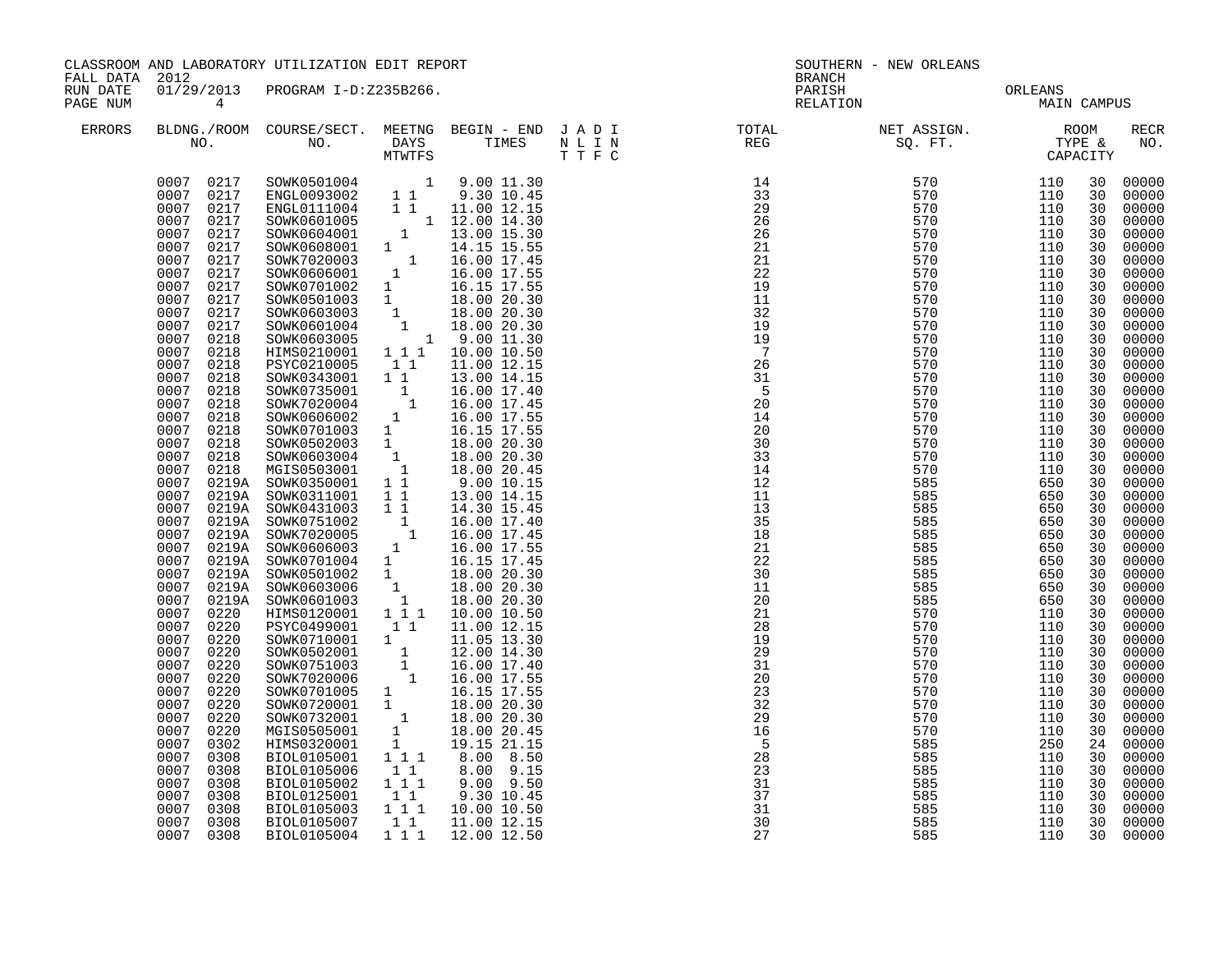| FALL DATA 2012       |                                                                                                                                                                                                                                                                                                                                                                                                                                                                                                                                                                                                     | CLASSROOM AND LABORATORY UTILIZATION EDIT REPORT                                                                                                                                                                                                                                                                                                                                                                                                                                                                                                                                                                                                                                                                                                                                                                                                                                             |                                                                                                                                                                                                                                                                                   |                                                                                                                                                                                                                                                                                                                                                                                                                                                       | SOUTHERN - NEW ORLEANS<br><b>BRANCH</b> |                                                                                                                                                                                                                                                                                                                                                                                                                              |                        |                   |                                                                                                                                                                                                                            |                                                                                                                                                                                                                                                                                                                                           |
|----------------------|-----------------------------------------------------------------------------------------------------------------------------------------------------------------------------------------------------------------------------------------------------------------------------------------------------------------------------------------------------------------------------------------------------------------------------------------------------------------------------------------------------------------------------------------------------------------------------------------------------|----------------------------------------------------------------------------------------------------------------------------------------------------------------------------------------------------------------------------------------------------------------------------------------------------------------------------------------------------------------------------------------------------------------------------------------------------------------------------------------------------------------------------------------------------------------------------------------------------------------------------------------------------------------------------------------------------------------------------------------------------------------------------------------------------------------------------------------------------------------------------------------------|-----------------------------------------------------------------------------------------------------------------------------------------------------------------------------------------------------------------------------------------------------------------------------------|-------------------------------------------------------------------------------------------------------------------------------------------------------------------------------------------------------------------------------------------------------------------------------------------------------------------------------------------------------------------------------------------------------------------------------------------------------|-----------------------------------------|------------------------------------------------------------------------------------------------------------------------------------------------------------------------------------------------------------------------------------------------------------------------------------------------------------------------------------------------------------------------------------------------------------------------------|------------------------|-------------------|----------------------------------------------------------------------------------------------------------------------------------------------------------------------------------------------------------------------------|-------------------------------------------------------------------------------------------------------------------------------------------------------------------------------------------------------------------------------------------------------------------------------------------------------------------------------------------|
| RUN DATE<br>PAGE NUM | $5^{\circ}$                                                                                                                                                                                                                                                                                                                                                                                                                                                                                                                                                                                         | 01/29/2013 PROGRAM I-D:Z235B266.                                                                                                                                                                                                                                                                                                                                                                                                                                                                                                                                                                                                                                                                                                                                                                                                                                                             |                                                                                                                                                                                                                                                                                   |                                                                                                                                                                                                                                                                                                                                                                                                                                                       |                                         | PARISH<br>RELATION                                                                                                                                                                                                                                                                                                                                                                                                           | ORLEANS<br>MAIN CAMPUS |                   |                                                                                                                                                                                                                            |                                                                                                                                                                                                                                                                                                                                           |
| <b>ERRORS</b>        |                                                                                                                                                                                                                                                                                                                                                                                                                                                                                                                                                                                                     |                                                                                                                                                                                                                                                                                                                                                                                                                                                                                                                                                                                                                                                                                                                                                                                                                                                                                              |                                                                                                                                                                                                                                                                                   |                                                                                                                                                                                                                                                                                                                                                                                                                                                       |                                         |                                                                                                                                                                                                                                                                                                                                                                                                                              |                        |                   |                                                                                                                                                                                                                            | <b>RECR</b><br>NO.                                                                                                                                                                                                                                                                                                                        |
|                      | 0007 0308<br>0007 0308<br>0007 0308<br>0007<br>0308<br>0007<br>0308<br>0007<br>0308<br>0007<br>0310<br>0007<br>0310<br>0007<br>0310<br>0007<br>0310<br>0007<br>0310<br>0007<br>0310<br>0007<br>0310<br>0007<br>0310<br>0007<br>0312<br>0007<br>0312<br>0007<br>0312<br>0007<br>0312<br>0007<br>0312<br>0007<br>0312<br>0007<br>0312<br>0007<br>0314<br>0007<br>0314<br>0007<br>0314<br>0007<br>0314<br>0007<br>0314<br>0007<br>0314<br>0007<br>0314<br>0007<br>0316<br>0007<br>0316<br>0007<br>0316<br>0007<br>0316<br>0007<br>0316<br>0007<br>0316<br>0007<br>0316<br>0007<br>0316<br>0007<br>0316 | BIOL0204001   1   12.30   13.45<br>BIOL0105005   1   1   13.00   13.50<br>BIOL0105008 11<br>BIOL0105012 11<br>BIOL0105009<br>BIOL0105010<br>MATH0296001<br>BIOL0124002<br>MATH0162001<br>BIOL0124001 111<br>BIOL0231001<br>BIOL0220001<br>BIOL0124003<br>BIOL0222001<br>BIOL0217001 111<br>BIOL0273001<br>BIOL0100001<br>BIOL0100002<br>MATH0250004<br>MATH0151007<br>BIOL0274001<br>BIOL0324001<br>BIOL0106002<br>BIOL0106001 111<br>MATH0151005 11<br>BIOL0202001<br>BIOL0494001<br>BIOL0106003 1 1 17.50 19.05<br>BIOL0105001 1<br>BIOL0124002<br>$\begin{tabular}{cccc} \texttt{BIOL0105003} & 1 & 11.00 & 12.50 \\ \texttt{BIOL0105003} & 1 & 12.00 & 13.50 \\ \texttt{BIOL0105004} & 1 & 12.00 & 13.50 \\ \texttt{BIOL0105005} & 1 & 13.00 & 14.50 \\ \texttt{BIOL0204001} & 1 & 14.00 & 15.50 \\ \texttt{BIOL0105006} & 1 & 14.00 & 15.50 \\ \texttt{BIOL0105007}$<br>ENGL0112008 1 1 | $1\quad1$<br>$\begin{bmatrix} 1 \\ 1 \end{bmatrix}$<br>$1 1 1$<br>11<br>$1 1 1$<br>$\begin{smallmatrix}1&1\\1&1&1\end{smallmatrix}$<br>11<br>$1\quad1$<br>11<br>$\begin{bmatrix} 1 \\ 1 \end{bmatrix}$<br>$1\quad1$<br>11<br>$\overline{1}$ $\overline{1}$ $1$<br>11<br>$1\quad1$ | 14.00 15.15<br>15.30 16.45<br>17.50 19.05<br>17.50 19.05<br>$9.00$ $9.50$<br>9.30 10.45<br>10.00 10.50<br>12.00 12.50<br>13.00 14.15<br>14.00 14.50<br>17.50 19.05<br>17.50 19.05<br>$9.00$ $9.50$<br>9.30 10.45<br>10.00 10.50<br>10.00 10.50<br>11.00 12.15<br>1 1 1 1 13.00 13.50<br>17.50 19.05<br>9.00 9.50<br>9.30 10.45<br>10.00 10.50<br>11.00 12.15<br>12.30 13.45<br>$1\quad 14.00\; 16.40$<br>9.00 10.50<br>1 1 11.00 12.50<br>17.50 19.05 |                                         | $\begin{array}{cccc} \texttt{N\_I\_N} & \texttt{R} \texttt{R} \texttt{R} \texttt{R} \texttt{R} \texttt{R} \texttt{R} \texttt{R} \texttt{R} \texttt{R} \texttt{R} \texttt{R} \texttt{R} \texttt{R} \texttt{R} \texttt{R} \texttt{R} \texttt{R} \texttt{R} \texttt{R} \texttt{R} \texttt{R} \texttt{R} \texttt{R} \texttt{R} \texttt{R} \texttt{R} \texttt{R} \texttt{R} \texttt{R} \texttt{R} \texttt{R} \texttt{R} \texttt{$ |                        |                   | 30<br>30<br>30<br>30<br>30<br>30<br>30<br>30<br>30<br>30<br>30<br>30<br>30<br>30<br>30<br>30<br>30<br>30<br>30<br>30<br>30<br>30<br>30<br>30<br>30<br>30<br>30<br>30<br>20<br>20<br>20<br>20<br>20<br>20<br>20<br>20<br>20 | 00000<br>00000<br>00000<br>00000<br>00000<br>00000<br>00000<br>00000<br>00000<br>00000<br>00000<br>00000<br>00000<br>00000<br>00000<br>00000<br>00000<br>00000<br>00000<br>00000<br>00000<br>00000<br>00000<br>00000<br>00000<br>00000<br>00000<br>00000<br>00000<br>00000<br>00000<br>00000<br>00000<br>00000<br>00000<br>00000<br>00000 |
| 8                    | 0007<br>0316<br>0007<br>0316<br>0007<br>0316<br>0007<br>0316<br>0007<br>0316<br>0007<br>0318<br>0007<br>0320<br>0007<br>0320<br>0007<br>0320<br>0007<br>0322                                                                                                                                                                                                                                                                                                                                                                                                                                        | BIOL0274001 1<br>BIOL0105010<br>BIOL0302001<br>BIOL0105008<br>BIOL0105009<br>BIOL0324001 1<br>BIOL0217001 1<br>BIOL0231001 1 14.30 16.20<br>BIOL0231001 1 15.30 17.20<br>HIMS0215001 1 8.00 10.30<br>HIMS0215001 1 11.00 12.50                                                                                                                                                                                                                                                                                                                                                                                                                                                                                                                                                                                                                                                               |                                                                                                                                                                                                                                                                                   | 19.15 20.55<br>$\begin{array}{rrrr} 1 & 19.15 & 20.55 \ 1 & 19.15 & 20.55 \ 1 & 19.15 & 20.55 \ 1 & 19.15 & 20.55 \end{array}$<br>19.15 20.55<br>12.00 13.50<br>12.00 13.50                                                                                                                                                                                                                                                                           |                                         | $\begin{array}{r} 30 \\ 25 \\ 6 \\ 9 \\ 17 \\ 9 \\ 5 \\ 20 \end{array}$                                                                                                                                                                                                                                                                                                                                                      |                        |                   | 20<br>20<br>20<br>20<br>20<br>20<br>20<br>20<br>20<br>12                                                                                                                                                                   | 00000<br>00000<br>00000<br>00000<br>00000<br>00000<br>00000<br>00000<br>00000<br>00000                                                                                                                                                                                                                                                    |
| 8                    | 0007<br>0322<br>0007<br>0322<br>0007<br>0322<br>0007 0327                                                                                                                                                                                                                                                                                                                                                                                                                                                                                                                                           | HIMS0310001<br>SPAN0101004<br>BIOL0106002                                                                                                                                                                                                                                                                                                                                                                                                                                                                                                                                                                                                                                                                                                                                                                                                                                                    |                                                                                                                                                                                                                                                                                   | $1 1$ $13.30 14.45$<br>$1 1$ $17.50 19.05$<br>1 11.00 12.50                                                                                                                                                                                                                                                                                                                                                                                           |                                         | 20                                                                                                                                                                                                                                                                                                                                                                                                                           | 690<br>690<br>460      | 240<br>240<br>210 | 12<br>12<br>12<br>20                                                                                                                                                                                                       | 00000<br>00000<br>00000<br>00000                                                                                                                                                                                                                                                                                                          |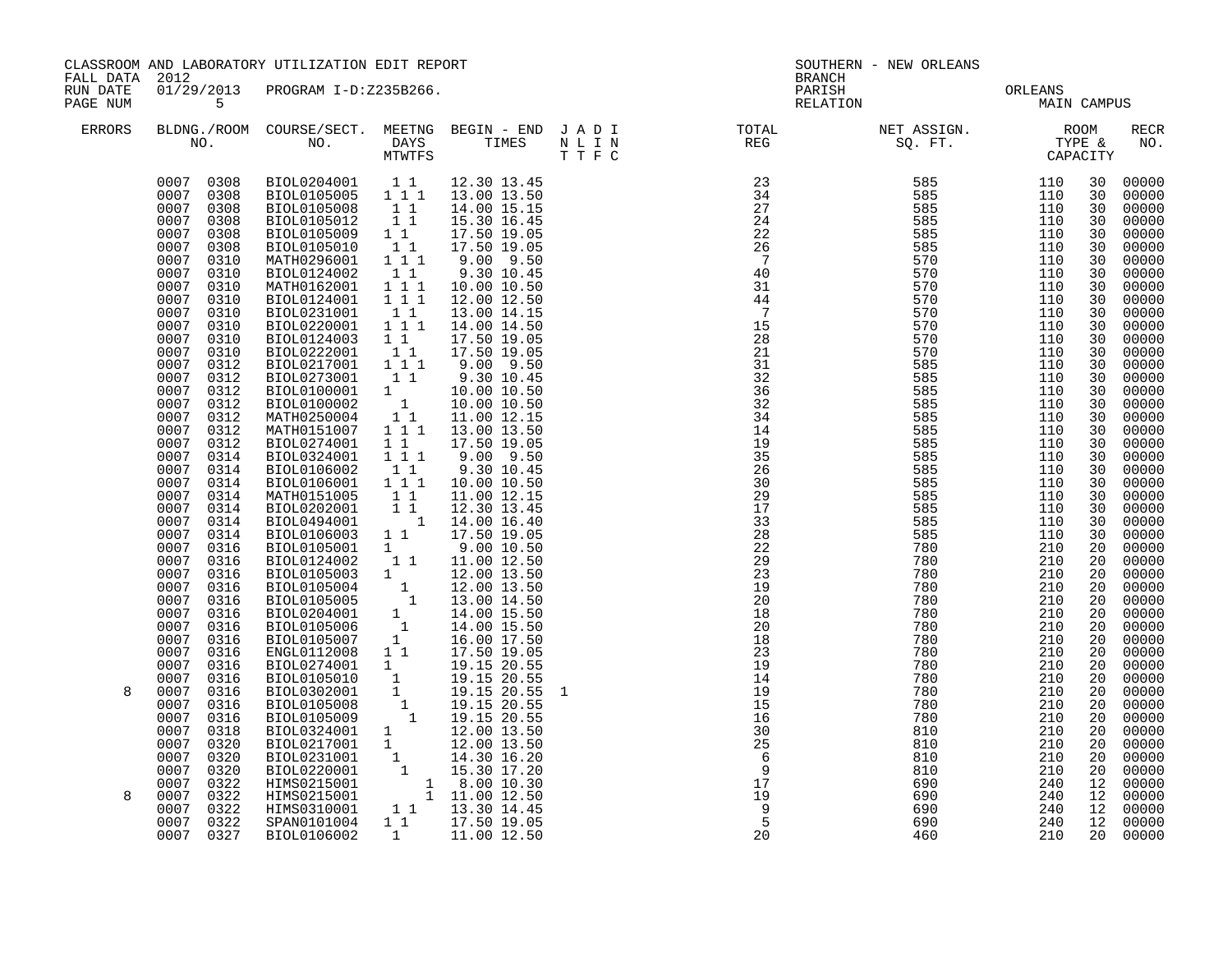| CLASSROOM AND LABORATORY UTILIZATION EDIT REPORT<br>FALL DATA 2012 |                                                                                                                                                                                                                                                                                                                                                                                                                                                                                                                                                                                                                                                               |                                                                                                                                                                                                                                                                                                                                                                                                                                                                                                                                                                                                                                                                                                                                                                                                                                     |                                                                                                                                                                                                                                                                       |                                                                                                                                                                                                                                                                                                                                                                                                                                                                                                                                                                                                                         | <b>BRANCH</b>                                                                                                                         | SOUTHERN - NEW ORLEANS     |                          |                                                                                                                                                                                                                                                    |                                                                                                                                                                                                                                                                                                                                                                               |
|--------------------------------------------------------------------|---------------------------------------------------------------------------------------------------------------------------------------------------------------------------------------------------------------------------------------------------------------------------------------------------------------------------------------------------------------------------------------------------------------------------------------------------------------------------------------------------------------------------------------------------------------------------------------------------------------------------------------------------------------|-------------------------------------------------------------------------------------------------------------------------------------------------------------------------------------------------------------------------------------------------------------------------------------------------------------------------------------------------------------------------------------------------------------------------------------------------------------------------------------------------------------------------------------------------------------------------------------------------------------------------------------------------------------------------------------------------------------------------------------------------------------------------------------------------------------------------------------|-----------------------------------------------------------------------------------------------------------------------------------------------------------------------------------------------------------------------------------------------------------------------|-------------------------------------------------------------------------------------------------------------------------------------------------------------------------------------------------------------------------------------------------------------------------------------------------------------------------------------------------------------------------------------------------------------------------------------------------------------------------------------------------------------------------------------------------------------------------------------------------------------------------|---------------------------------------------------------------------------------------------------------------------------------------|----------------------------|--------------------------|----------------------------------------------------------------------------------------------------------------------------------------------------------------------------------------------------------------------------------------------------|-------------------------------------------------------------------------------------------------------------------------------------------------------------------------------------------------------------------------------------------------------------------------------------------------------------------------------------------------------------------------------|
| RUN DATE<br>PAGE NUM                                               | $\overline{6}$                                                                                                                                                                                                                                                                                                                                                                                                                                                                                                                                                                                                                                                | 01/29/2013 PROGRAM I-D:Z235B266.                                                                                                                                                                                                                                                                                                                                                                                                                                                                                                                                                                                                                                                                                                                                                                                                    |                                                                                                                                                                                                                                                                       |                                                                                                                                                                                                                                                                                                                                                                                                                                                                                                                                                                                                                         |                                                                                                                                       | PARISH ORLEANS NAIN CAMPUS |                          |                                                                                                                                                                                                                                                    |                                                                                                                                                                                                                                                                                                                                                                               |
| ERRORS                                                             |                                                                                                                                                                                                                                                                                                                                                                                                                                                                                                                                                                                                                                                               |                                                                                                                                                                                                                                                                                                                                                                                                                                                                                                                                                                                                                                                                                                                                                                                                                                     |                                                                                                                                                                                                                                                                       |                                                                                                                                                                                                                                                                                                                                                                                                                                                                                                                                                                                                                         | BLDNG./ROOM COURSE/SECT. MEETNG BEGIN – END J A D I TOTAL ASSIGN. NET ASSIGN. AND ROOM ROOM NO. DAYS TIMES N L I N REG SQ. FT. TYPE & |                            |                          |                                                                                                                                                                                                                                                    | RECR<br>NO.                                                                                                                                                                                                                                                                                                                                                                   |
| 8                                                                  | 0007 0327<br>0007 0327<br>0007 0327<br>0007<br>0327<br>0007<br>0327<br>0327<br>0007<br>0007<br>0329<br>0007<br>0329<br>0007<br>0329<br>0007<br>0329<br>0007<br>0333<br>0007<br>0333<br>0007<br>0333<br>0011<br>0214<br>0011<br>0214<br>0011 0214<br>0011<br>0214<br>0011<br>0214<br>0011<br>0214<br>0011<br>0214<br>0011<br>0214<br>0011<br>0214<br>0011<br>0214<br>0011<br>0214<br>0011<br>0214<br>0011<br>0214<br>0011<br>0214<br>0011<br>0214<br>0011<br>0214<br>0011<br>0214<br>0011<br>0215<br>0011<br>0215<br>0011<br>0215<br>0011<br>0215<br>0215<br>0011<br>0215<br>0011<br>0011 0215<br>0215<br>0011<br>0011<br>0215<br>0011<br>0215<br>0011<br>0217 | $\begin{tabular}{lcccc} BIOL0273001 & 1 & 11.00 & 12.50 \\ BIOL0106001 & 1 & 13.00 & 14.50 \\ BIOL0105002 & 1 & 13.00 & 14.50 \\ BIOL0126004 & 1 & 15.30 & 17.20 \\ \end{tabular}$<br>ENGL0240001 11<br>BIOL0125003 1 1<br>BIOL0125001 1 1<br>BIOL0127001 1<br>ENGL0203006 1 1<br>BIOL0106003<br>BIOL0202001<br>BIOL0341001 11<br>BIOL0341001 1<br>CRMJ0415001 111<br>PSYC0210001<br>PSYC0318001 111<br>CRMJ0520001<br>POLI0210001<br>ENGL0203002<br>POLI0315001<br>PSYC0489001<br>SUBA0215003<br>PSYC0484001 111<br>SUBA0436001<br>SUBA0425001<br>SUBA0422001 11<br>CRMJ0410001 11<br>CRMJ0510001<br>CRMJ0625001<br>CRMJ0310001 1 1<br>PSYC0320001 111<br>PSYC0268001<br>CRMJ0330001 111<br>ENGL0425001<br>ENGL0351001  1  1  1<br>SUBA0418001  1  1  1<br>HIST0401001<br>SOCL0210004<br>CRMJ0710001<br>CRMJ0320002<br>POLI0110002 | $\begin{smallmatrix}1\\1\end{smallmatrix}$<br>11<br>$\begin{smallmatrix}1&1\\1&1&1\end{smallmatrix}$<br>$\begin{smallmatrix}1&1\\1&1\end{smallmatrix}$<br>$1\quad1$<br>11<br>$1$ $1$ $1$<br>11<br>11<br>$1\quad1$<br>$\begin{bmatrix} 1 \\ 1 \\ 1 \\ 1 \end{bmatrix}$ | 15.30 17.20<br>17.50 19.05<br>19.15 20.55<br>11.00 12.50<br>14.00 15.50<br>17.50 19.05<br>19.15 20.55<br>14.00 15.50<br>17.50 19.05<br>19.15 20.55<br>8.00 8.50<br>8.00 9.15<br>9.00 9.50<br>1 9.00 11.30<br>9.30 10.45<br>10.00 10.50<br>11.00 12.15<br>12.00 12.50<br>12.30 13.45<br>13.00 13.50<br>14.00 15.15<br>15.00 15.50<br>16.15 17.30<br>17.50 19.05<br>$\begin{array}{ccc} 1 & 18.00 & 20.30 \\ 1 & 18.00 & 20.30 \end{array}$<br>19.15 20.30<br>$9.00$ $9.50$<br>9.00 10.15<br>10.00 10.50<br>11.00 12.15<br>12.00 12.50<br>13.00 13.50<br>1 1 1 1 14.00 14.50<br>17.50 19.05<br>18.00 20.30<br>19.15 20.30 |                                                                                                                                       |                            |                          | 20<br>20<br>20<br>20<br>20<br>20<br>20<br>20<br>20<br>20<br>20<br>20<br>20<br>35<br>35<br>35<br>35<br>35<br>35<br>35<br>35<br>35<br>35<br>35<br>35<br>35<br>35<br>35<br>35<br>35<br>35<br>35<br>35<br>35<br>35<br>35<br>35<br>35<br>35<br>35<br>40 | 00000<br>00000<br>00000<br>00000<br>00000<br>00000<br>00000<br>00000<br>00000<br>00000<br>00000<br>00000<br>00000<br>00000<br>00000<br>00000<br>00000<br>00000<br>00000<br>00000<br>00000<br>00000<br>00000<br>00000<br>00000<br>00000<br>00000<br>00000<br>00000<br>00000<br>00000<br>00000<br>00000<br>00000<br>00000<br>00000<br>00000<br>00000<br>00000<br>00000<br>00000 |
|                                                                    | 0011<br>0217<br>0011<br>0217<br>0011<br>0217<br>0011<br>0217<br>0011<br>0217<br>0011<br>0217                                                                                                                                                                                                                                                                                                                                                                                                                                                                                                                                                                  | CRMJ0210001<br>POLIO110004 1 8.00 10.30<br>CRMJ0410003 1 1 1 9.00 9.50<br>PSYC0432001<br>HIST0354001                                                                                                                                                                                                                                                                                                                                                                                                                                                                                                                                                                                                                                                                                                                                | $1\quad1$<br>$1\quad1$<br>$\overline{1}$ $\overline{1}$                                                                                                                                                                                                               | 8.00 8.50<br>8.00 9.15<br>9.30 10.45<br>11.00 12.15                                                                                                                                                                                                                                                                                                                                                                                                                                                                                                                                                                     |                                                                                                                                       | 690                        | 110                      | 40<br>40<br>40<br>40<br>40<br>40                                                                                                                                                                                                                   | 00000<br>00000<br>00000<br>00000<br>00000<br>00000                                                                                                                                                                                                                                                                                                                            |
|                                                                    | 0011<br>0217<br>0011<br>0217<br>0011<br>0217<br>0011 0217                                                                                                                                                                                                                                                                                                                                                                                                                                                                                                                                                                                                     | COMM0210007 1 11.00 13.30<br>PSYC0444001 1 1 1 12.00 12.50<br>PSYC0311001<br>HIST0210003<br>HIST0210004                                                                                                                                                                                                                                                                                                                                                                                                                                                                                                                                                                                                                                                                                                                             | $1\quad1$<br>1 1                                                                                                                                                                                                                                                      | 12.30 13.45<br>1 1 1 1 13.00 13.50<br>14.00 15.15                                                                                                                                                                                                                                                                                                                                                                                                                                                                                                                                                                       | $\begin{array}{r} 33 \\ 11 \\ 26 \\ 35 \\ 35 \\ 37 \\ 2 \end{array}$                                                                  | 690<br>690<br>690<br>690   | 110<br>110<br>110<br>110 | 40<br>40<br>40<br>40                                                                                                                                                                                                                               | 00000<br>00000<br>00000<br>00000                                                                                                                                                                                                                                                                                                                                              |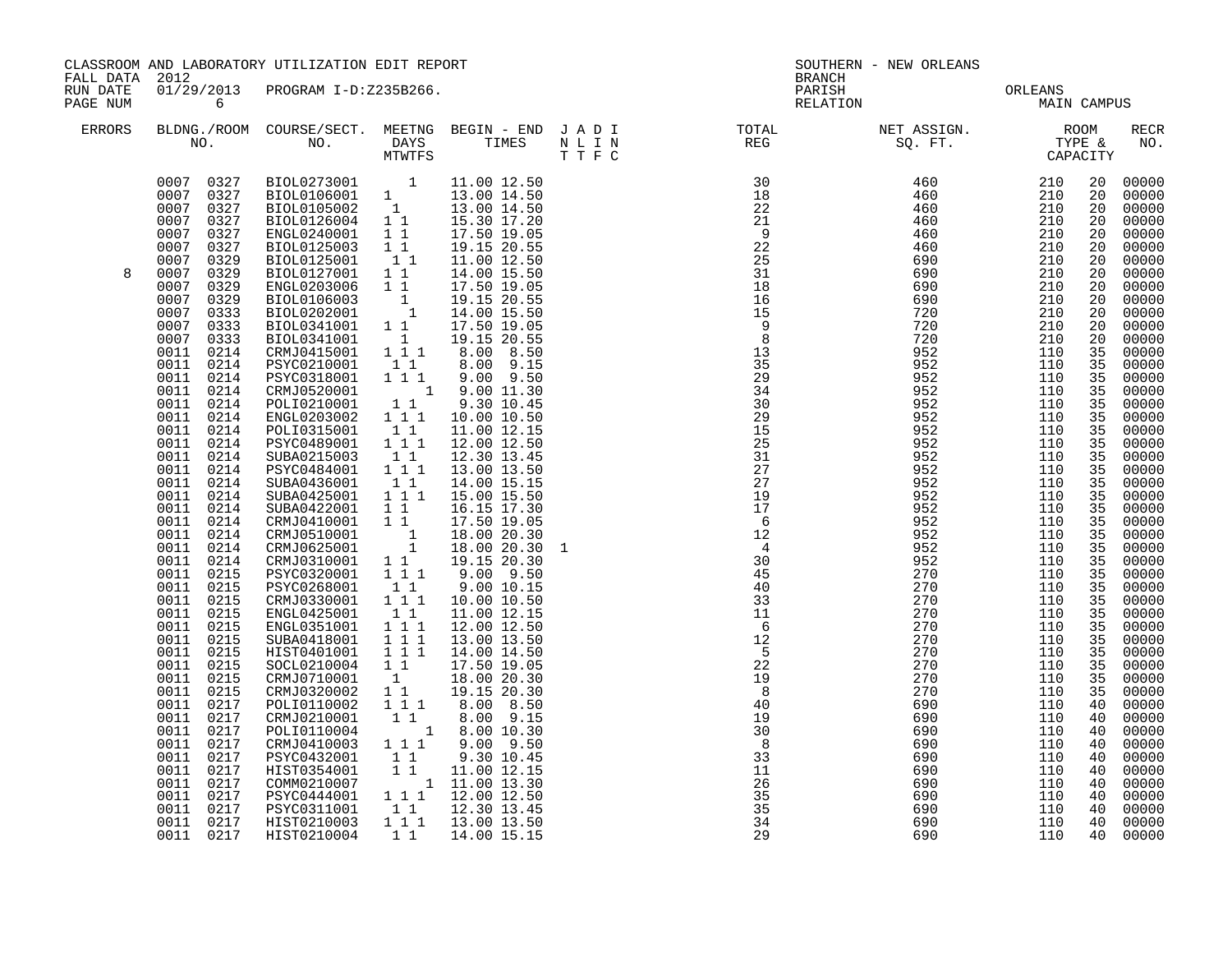|                                        |                                                                                                                                                                                                                                                                                                                                                                                                                                                                                     | CLASSROOM AND LABORATORY UTILIZATION EDIT REPORT                                                                                                                                                                                                                                                                                                                                                                                                                                                                                                                                                                                                                                                                                                                                                                                                                                                                                                                                                                                            |                                                                                                                                                                                     |                                                                                                                                                                                                                                                                                                                                                                                                                                                                                                                                                    |  | SOUTHERN - NEW ORLEANS<br><b>BRANCH</b>                                                                                                                                                                                                                                                                                                                                                                                               |                                            |            |                                                                                                                                                                                                                                              |                                                                                                                                                                                                                                                                                                                                                                      |  |  |
|----------------------------------------|-------------------------------------------------------------------------------------------------------------------------------------------------------------------------------------------------------------------------------------------------------------------------------------------------------------------------------------------------------------------------------------------------------------------------------------------------------------------------------------|---------------------------------------------------------------------------------------------------------------------------------------------------------------------------------------------------------------------------------------------------------------------------------------------------------------------------------------------------------------------------------------------------------------------------------------------------------------------------------------------------------------------------------------------------------------------------------------------------------------------------------------------------------------------------------------------------------------------------------------------------------------------------------------------------------------------------------------------------------------------------------------------------------------------------------------------------------------------------------------------------------------------------------------------|-------------------------------------------------------------------------------------------------------------------------------------------------------------------------------------|----------------------------------------------------------------------------------------------------------------------------------------------------------------------------------------------------------------------------------------------------------------------------------------------------------------------------------------------------------------------------------------------------------------------------------------------------------------------------------------------------------------------------------------------------|--|---------------------------------------------------------------------------------------------------------------------------------------------------------------------------------------------------------------------------------------------------------------------------------------------------------------------------------------------------------------------------------------------------------------------------------------|--------------------------------------------|------------|----------------------------------------------------------------------------------------------------------------------------------------------------------------------------------------------------------------------------------------------|----------------------------------------------------------------------------------------------------------------------------------------------------------------------------------------------------------------------------------------------------------------------------------------------------------------------------------------------------------------------|--|--|
| FALL DATA 2012<br>RUN DATE<br>PAGE NUM | $7\,$                                                                                                                                                                                                                                                                                                                                                                                                                                                                               | 01/29/2013 PROGRAM I-D:Z235B266.                                                                                                                                                                                                                                                                                                                                                                                                                                                                                                                                                                                                                                                                                                                                                                                                                                                                                                                                                                                                            |                                                                                                                                                                                     |                                                                                                                                                                                                                                                                                                                                                                                                                                                                                                                                                    |  |                                                                                                                                                                                                                                                                                                                                                                                                                                       | PARISH PARISH ORLEANS NELATION MAIN CAMPUS |            |                                                                                                                                                                                                                                              |                                                                                                                                                                                                                                                                                                                                                                      |  |  |
| ERRORS                                 |                                                                                                                                                                                                                                                                                                                                                                                                                                                                                     |                                                                                                                                                                                                                                                                                                                                                                                                                                                                                                                                                                                                                                                                                                                                                                                                                                                                                                                                                                                                                                             |                                                                                                                                                                                     |                                                                                                                                                                                                                                                                                                                                                                                                                                                                                                                                                    |  |                                                                                                                                                                                                                                                                                                                                                                                                                                       |                                            |            |                                                                                                                                                                                                                                              | <b>RECR</b><br>NO.                                                                                                                                                                                                                                                                                                                                                   |  |  |
|                                        | 0011 0217<br>0011 0217<br>0011 0240<br>0011<br>0240<br>0011<br>0240<br>0011<br>0240<br>0011<br>0240<br>0011<br>0240<br>0011<br>0240<br>0011<br>0240<br>0011<br>0240<br>0011<br>0240<br>0011<br>0240<br>0011<br>0240<br>0011<br>0240<br>0011<br>0240<br>0011<br>0241<br>0011<br>0241<br>0011<br>0241<br>0011 0241<br>0011<br>0241<br>0011 0241<br>0011<br>0241<br>0011 0241<br>0011 0241<br>0011 0241<br>0011 0241<br>0011 0241<br>0011 0241<br>0012<br>0012<br>0012<br>0012<br>0012 | $\begin{array}{cccc} 0011 & 0217 & \texttt{CKMJ0492001} & 1 & 1 & 17.00 & 17.50 \\ 0011 & 0217 & \texttt{SUBA0447001} & 1 & 1 & 17.50 & 19.05 \end{array}$<br>CRMJ0505001 1 18.00 20.30<br>ENGL0093006<br>HIST0220001<br>HIST0220005<br>SUBA0215001  1  1  1<br>HIST0351001<br>HIST0220002<br>SUBA0310001<br>HIST0470001 111<br>HIST0103001<br>HIST0312001 11<br>SUBA0310002 11<br>CRMJ0500001 1 18.00 20.30<br>CRMJ0610001 1 18.00 20.30<br>CRMJ0540001 1 18.00 20.30<br>CRMJ0530001 1 18.00 20.30<br>SOCL0276001 1 18.00 20.30<br>SOCL0276001 1 8.00 9.15<br>PSYC0210002<br>PSYC0237001<br>SOCL0210002<br>PSYC0480001<br>SOCL0210003 111<br>HUMA0311002<br>PSYC0210003 111<br>HIST0220006<br>SOCL0320001 11<br>CRMJ0665001 1<br>CRMJ0705001 1<br>PSYC0210004 11<br>0011 B0176 JRDV0111002 1<br>0011 B0176 JRDV0111006 1<br>0012 0006A CRMJ0110001 111<br>0012 0006A CRMJ0302001 111<br>0006A CRMJ0110002<br>0006A CRMJ0110002    1    1<br>0006A ENGL0111005    1    1<br>0006A SPSV0111001<br>0006A PHIL0222001<br>0006A CRMJ0110003 111 | $1\quad1$<br>11<br>111<br>$1\quad1$<br>$\begin{bmatrix} 1 \\ 1 \end{bmatrix}$<br>$1 1 1$<br>$1\quad1$<br>$1 1 1$<br>11<br>$1\quad1$<br>11<br>$\begin{bmatrix} 1 \\ 1 \end{bmatrix}$ | 19.15 20.30<br>$\begin{array}{cccc} 1 & 1 & 1 & 8.00 & 8.50 \\ & 1 & 8.00 & 10.30 \end{array}$<br>$9.00$ $9.50$<br>9.30 10.45<br>10.00 10.50<br>11.00 12.15<br>12.00 12.50<br>12.30 13.45<br>14.00 15.15<br>16.00 17.15<br>$9.00$ $9.50$<br>9.30 10.45<br>10.00 10.50<br>11.00 12.15<br>12.00 12.50<br>12.30 13.45<br>13.00 13.50<br>14.00 15.15<br>17.50 19.05<br>18.00 20.30<br>18.00 20.30<br>19.15 20.30<br>11.00 11.50<br>17.15 18.06<br>8.00 8.50<br>$9.00$ $9.50$<br>9.30 10.45<br>10.00 10.50<br>11.00 11.50<br>11.00 12.15<br>12.00 12.50 |  | $\begin{array}{cccc} \text{R} & \text{R} & \text{R} & \text{R} & \text{ST} \\ \text{R} & \text{R} & \text{R} & \text{S} & \text{S} \\ \text{R} & \text{R} & \text{S} & \text{S} & \text{S} \\ \text{R} & \text{R} & \text{S} & \text{S} & \text{S} \\ \text{S} & \text{S} & \text{S} & \text{S} & \text{S} \\ \text{S} & \text{S} & \text{S} & \text{S} & \text{S} \\ \text{S} & \text{S} & \text{S} & \text{S} & \text{S} \\ \text{$ |                                            |            | 40<br>40<br>40<br>40<br>35<br>35<br>35<br>35<br>35<br>35<br>35<br>35<br>35<br>35<br>35<br>35<br>35<br>35<br>30<br>30<br>30<br>30<br>30<br>30<br>30<br>30<br>30<br>30<br>30<br>30<br>30<br>23<br>23<br>50<br>50<br>50<br>50<br>50<br>50<br>50 | 00000<br>00000<br>00000<br>00000<br>00000<br>00000<br>00000<br>00000<br>00000<br>00000<br>00000<br>00000<br>00000<br>00000<br>00000<br>00000<br>00000<br>00000<br>00000<br>00000<br>00000<br>00000<br>00000<br>00000<br>00000<br>00000<br>00000<br>00000<br>00000<br>00000<br>00000<br>00000<br>00000<br>00000<br>00000<br>00000<br>00000<br>00000<br>00000<br>00000 |  |  |
|                                        | 0012<br>0012<br>0012<br>0012<br>0012<br>0012<br>0012<br>0012<br>0012                                                                                                                                                                                                                                                                                                                                                                                                                | 0006A CRMJ0220001<br>0006A ENGL0093004<br>0006A ENGL0093003<br>0006A CDFS0201001 11<br>0006A ENGL0112009<br>0006A ECED0410001<br>0006A ELED0352001<br>0006B ENGL0112001 111<br>0006B MUSC0101003 1 1                                                                                                                                                                                                                                                                                                                                                                                                                                                                                                                                                                                                                                                                                                                                                                                                                                        | 11<br>111<br>$1\quad1$<br>11<br>$\begin{array}{cc} 1 & 1 \\ 1 & 1 \end{array}$                                                                                                      | 12.30 13.45<br>14.00 14.50<br>14.00 15.15<br>17.50 19.05<br>17.50 19.05<br>19.15 20.30<br>19.15 20.30 1<br>$9.00$ $9.50$<br>9.30 10.45                                                                                                                                                                                                                                                                                                                                                                                                             |  | $\begin{array}{r} 15 \\ 13 \\ 6 \\ 2 \\ 28 \\ 24 \\ 27 \\ 11 \end{array}$                                                                                                                                                                                                                                                                                                                                                             |                                            |            | 50<br>50<br>50<br>50<br>50<br>50<br>50<br>50<br>50                                                                                                                                                                                           | 00000<br>00000<br>00000<br>00000<br>00000<br>00000<br>00000<br>00000<br>00000                                                                                                                                                                                                                                                                                        |  |  |
|                                        | 0012<br>0012                                                                                                                                                                                                                                                                                                                                                                                                                                                                        | 0006B ENGL0112002<br>0006B SPSV0111003                                                                                                                                                                                                                                                                                                                                                                                                                                                                                                                                                                                                                                                                                                                                                                                                                                                                                                                                                                                                      |                                                                                                                                                                                     | 1 1 1 1 10.00 10.50<br>1 11.00 11.50                                                                                                                                                                                                                                                                                                                                                                                                                                                                                                               |  |                                                                                                                                                                                                                                                                                                                                                                                                                                       | 682<br>682                                 | 110<br>110 | 50<br>50                                                                                                                                                                                                                                     | 00000<br>00000                                                                                                                                                                                                                                                                                                                                                       |  |  |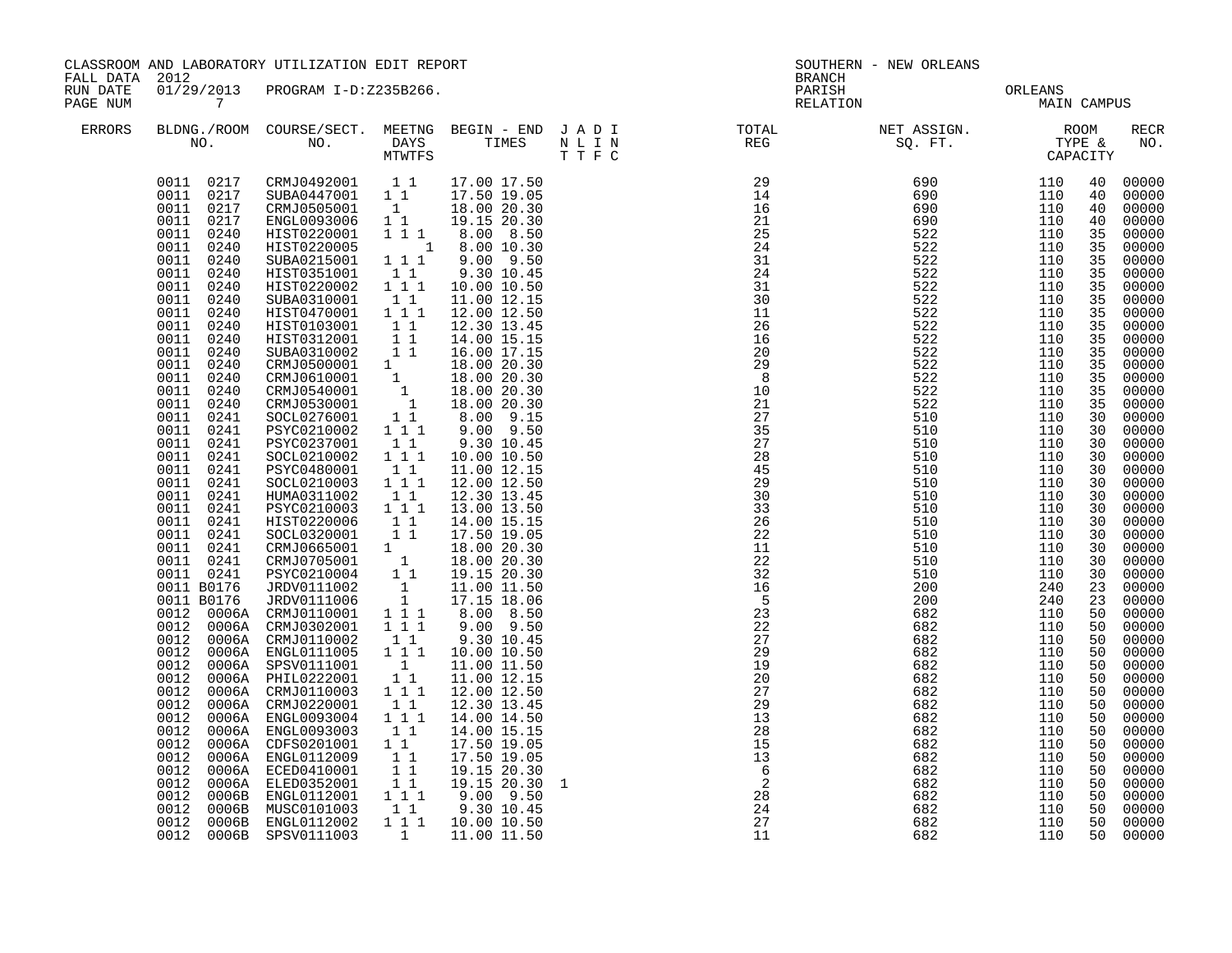|                                 | CLASSROOM AND LABORATORY UTILIZATION EDIT REPORT<br>FALL DATA 2012                                                                                                                                                                                                                                                                                                             |                                                                                                                                                                                                                                                                                                                                                                                                                                                                                                                                                                                                                                                                                                                                                                                                                                                                                                                                                                                                                                                                                                                                 | SOUTHERN - NEW ORLEANS<br><b>BRANCH</b>                                           |                                                                                                                                                                                                                                                                                                                                                                                                                     |                    |                        |  |                                                                                                                                                                                                      |                                                                                                                                                                                                                                                                                                                                                                                                                                                            |
|---------------------------------|--------------------------------------------------------------------------------------------------------------------------------------------------------------------------------------------------------------------------------------------------------------------------------------------------------------------------------------------------------------------------------|---------------------------------------------------------------------------------------------------------------------------------------------------------------------------------------------------------------------------------------------------------------------------------------------------------------------------------------------------------------------------------------------------------------------------------------------------------------------------------------------------------------------------------------------------------------------------------------------------------------------------------------------------------------------------------------------------------------------------------------------------------------------------------------------------------------------------------------------------------------------------------------------------------------------------------------------------------------------------------------------------------------------------------------------------------------------------------------------------------------------------------|-----------------------------------------------------------------------------------|---------------------------------------------------------------------------------------------------------------------------------------------------------------------------------------------------------------------------------------------------------------------------------------------------------------------------------------------------------------------------------------------------------------------|--------------------|------------------------|--|------------------------------------------------------------------------------------------------------------------------------------------------------------------------------------------------------|------------------------------------------------------------------------------------------------------------------------------------------------------------------------------------------------------------------------------------------------------------------------------------------------------------------------------------------------------------------------------------------------------------------------------------------------------------|
| RUN DATE<br>PAGE NUM            | 8 <sup>8</sup>                                                                                                                                                                                                                                                                                                                                                                 | 01/29/2013 PROGRAM I-D:Z235B266.                                                                                                                                                                                                                                                                                                                                                                                                                                                                                                                                                                                                                                                                                                                                                                                                                                                                                                                                                                                                                                                                                                |                                                                                   |                                                                                                                                                                                                                                                                                                                                                                                                                     | PARISH<br>RELATION | ORLEANS<br>MAIN CAMPUS |  |                                                                                                                                                                                                      |                                                                                                                                                                                                                                                                                                                                                                                                                                                            |
| ERRORS                          |                                                                                                                                                                                                                                                                                                                                                                                |                                                                                                                                                                                                                                                                                                                                                                                                                                                                                                                                                                                                                                                                                                                                                                                                                                                                                                                                                                                                                                                                                                                                 |                                                                                   |                                                                                                                                                                                                                                                                                                                                                                                                                     |                    |                        |  |                                                                                                                                                                                                      | <b>RECR</b><br>NO.                                                                                                                                                                                                                                                                                                                                                                                                                                         |
| 8<br>8<br>8<br>8<br>8<br>8<br>8 | 0012<br>0012<br>0012<br>0012<br>0012<br>0012<br>0012<br>0012<br>0012<br>0012<br>0012<br>0012<br>0012<br>0012<br>0012<br>0012<br>0012<br>0012<br>0012<br>0012<br>0012<br>0012<br>0012<br>0012<br>0012<br>0012<br>0012<br>0012<br>0012<br>0008B<br>0012<br>0008B<br>0012<br>0044<br>0012<br>0044<br>0012<br>0044<br>0012<br>0044<br>0012<br>0044<br>0044<br>0012<br>0012<br>0044 | 0012 0006B CRMJ0310002 11 11.30 12.45<br>0012 0006B CRMJ0430001 111 12.00 12.50<br>0006B ELED0441001   11<br>0006B MUSC0101005   11<br>0007B FIAR0432001 1 1 17.50 19.05<br>0007C CDFS0453001 1 8.30 11.00<br>0007C EDUC0212001 1 1 1 11.00 11.50<br>0007C CDFS0470001 1 11.30 13.00<br>0007C EDUC0230002 1 1 17.50 19.05<br>0007C CDFS0323001 1 17.50 19.05<br>0007C CDFS0323001 1 1 19.15 20.30<br>0007C CDFS0322001 1 1 19.15 20.30<br>0007D EREN0101001 1 1 11.00 12.15<br>0007D EREN010093<br>0007D FREN0102001 11<br>0007D EDUC0311001 11<br>0007D EDUC0330001 11<br>0007D ELED0431001 1 1<br>0008A ENGL0203001 1 1 1<br>0008A EDUC0110002 11<br>0008A EDUC0110002 11<br>0008A ENGL0112005 111<br>0008A GEOG0110001<br>0008A GEOG0110001   11<br>0008A ENGL0203003   111<br>0008A EDUC0200001 11<br>0008A MUSC0101006 11<br>0008B MUSC0101001 1 1 1<br>0008B ENGL0111003 1 1<br>0008B SPSV0111002 1<br>0008B EDUC0310002 1 1<br>FIAR0101009   1 <sup>1</sup><br>PADM0405001   1 <sup>1</sup><br>EDUC0480001 11<br>ELED0226001 11<br>ELED0227001<br>ECED0301001 11<br>ELED0332001 11<br>ECED0460001 1 1<br>ECED0467001 1 1 | 11                                                                                | 17.50 19.05<br>19.15 20.30<br>12.30 13.45<br>17.50 19.05<br>17.50 19.05<br>19.15 20.30<br>9.00 9.50<br>9.00 10.15<br>$11.00$ $12.15$<br>12.00 12.50<br>12.30 13.45<br>14.00 14.50<br>16.00 17.15<br>19.15 20.30<br>$9.00$ $9.50$<br>9.30 10.45<br>11.00 11.50<br>11.00 12.15<br>17.50 19.05<br>17.50 19.05<br>16.00 17.15<br>16.00 17.15<br>16.00 17.15<br>17.50 19.05<br>17.50 19.05<br>17.50 19.05<br>19.15 20.30 |                    |                        |  | 50<br>50<br>50<br>50<br>$\mathbf{1}$<br>50<br>50<br>50<br>50<br>50<br>50<br>50<br>50<br>50<br>50<br>50<br>50<br>50<br>50<br>50<br>50<br>50<br>50<br>50<br>50<br>50<br>50<br>50<br>50<br>$\mathbf{1}$ | 00000<br>00000<br>00000<br>00000<br>00000<br>00000<br>00000<br>00000<br>00000<br>00000<br>00000<br>00000<br>00000<br>00000<br>00000<br>00000<br>00000<br>00000<br>00000<br>00000<br>00000<br>00000<br>00000<br>00000<br>00000<br>$00000$<br>00000<br>00000<br>00000<br>$\begin{bmatrix} 50 & 00000 \\ 50 & 00000 \end{bmatrix}$<br>50 00000<br>1 00000<br>1 00000<br>$\begin{bmatrix} 1 & 00000 \\ 1 & 00000 \end{bmatrix}$<br>1 00000<br>1 00000<br>00000 |
|                                 | 0012<br>0044<br>0014<br>0100<br>0014<br>0100<br>0014<br>0100<br>0014<br>0100<br>0014<br>0100<br>0014<br>0100<br>0014<br>0100                                                                                                                                                                                                                                                   | ELED0467001 1 1<br>BADM0240001 1 1<br>ACCT0202001<br>CCTUZ020101 1 1 1<br>BADM0490001 1 1 17.50 19.05<br>ECON0295001 1 1 17.50 19.05<br>PADM0415001 1 18.00 20.30<br>BADM0240002 1 1 18.05 20.30<br>ACCT0201001 1 1 9.00 9.50<br>PADM0250002 1 9.30 10.45<br>FNTR0470001 1 1 11.00 12.1'<br>THTR047                                                                                                                                                                                                                                                                                                                                                                                                                                                                                                                                                                                                                                                                                                                                                                                                                             | $\begin{array}{ccc} & & & \overline{1} & \overline{1} \\ & 1 & 1 & 1 \end{array}$ | 19.15 20.30<br>8.00 9.15<br>9.30 10.45                                                                                                                                                                                                                                                                                                                                                                              |                    |                        |  | $\mathbf{1}$<br>95<br>95                                                                                                                                                                             | 00000<br>00000<br>95 00000<br>95 00000<br>95 00000<br>00000<br>95 00000<br>95 00000                                                                                                                                                                                                                                                                                                                                                                        |
| 8<br>8<br>8<br>8                | 0014<br>0101<br>0014<br>0101<br>0014 0101<br>0014 0101                                                                                                                                                                                                                                                                                                                         |                                                                                                                                                                                                                                                                                                                                                                                                                                                                                                                                                                                                                                                                                                                                                                                                                                                                                                                                                                                                                                                                                                                                 |                                                                                   |                                                                                                                                                                                                                                                                                                                                                                                                                     |                    |                        |  |                                                                                                                                                                                                      | $\begin{array}{ccc} 1 & 00000 \\ 1 & 00000 \end{array}$<br>1 00000<br>1 00000                                                                                                                                                                                                                                                                                                                                                                              |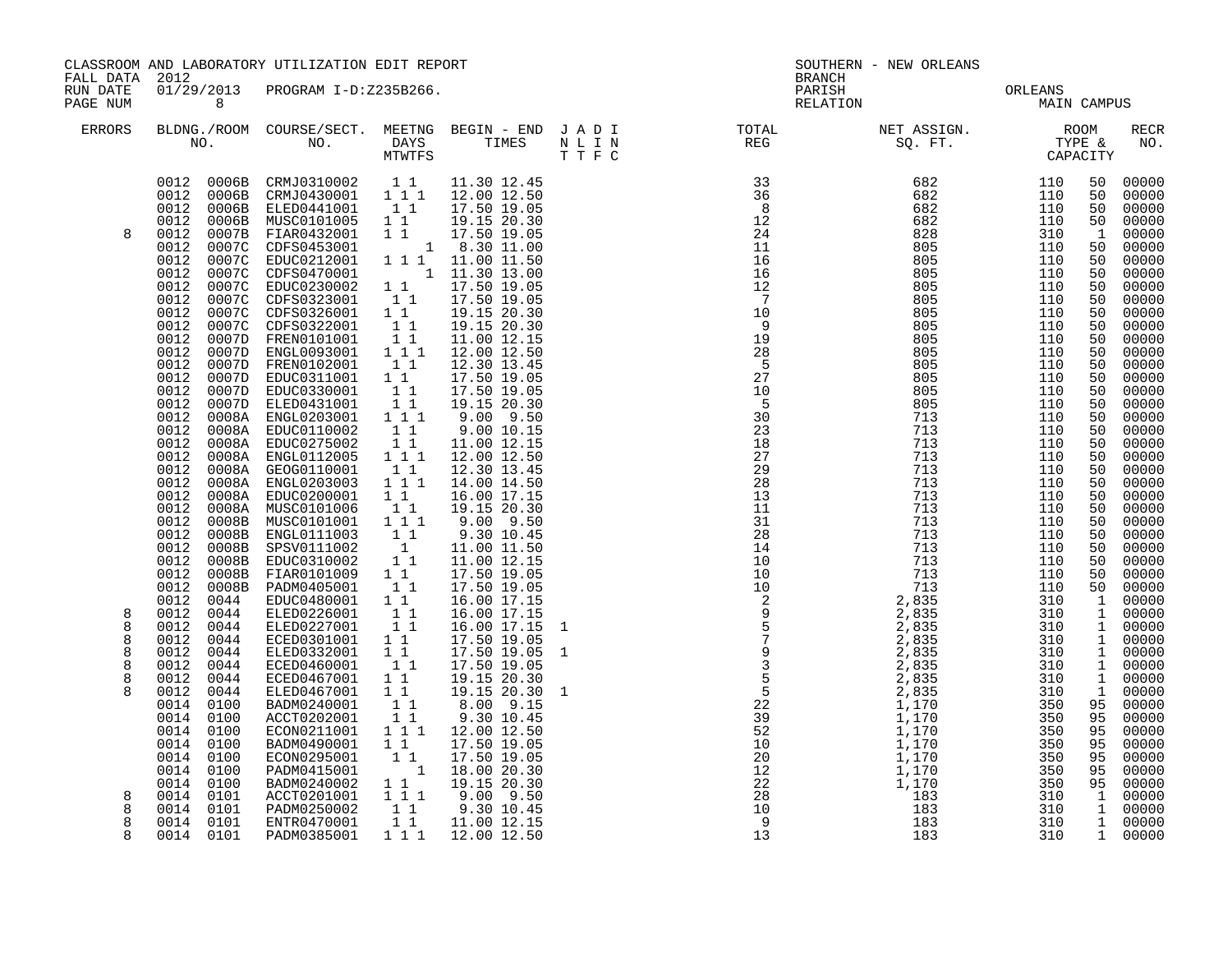| FALL DATA                                                                                                                                | CLASSROOM AND LABORATORY UTILIZATION EDIT REPORT<br>2012                                                                                                                                                                                                                                                                                                                                                                                                                                                                                                                                                                                                                               |                                                                                                                                                                                                                                                                                                                                                                                                                                                                                                                                                                                                                                                                                                                                                                                                                                                                                                                                                                                                                                                                             | SOUTHERN - NEW ORLEANS<br><b>BRANCH</b>                                                                                                                                                                                                                                                                                                                                                                                                                                                                                                                                                                                                                                     |      |                                                                                                                                                                                                                                                                                                                                                                                                                                                                                               |                                                                                                                                                                                                                                                                                                                  |                                                                                                                                                                                                                                                                                                                  |                                                                                                                                                                                                                                                                                                                                                                                                                      |                                                                                                                                                                                                                                                                                                                                                                                                          |
|------------------------------------------------------------------------------------------------------------------------------------------|----------------------------------------------------------------------------------------------------------------------------------------------------------------------------------------------------------------------------------------------------------------------------------------------------------------------------------------------------------------------------------------------------------------------------------------------------------------------------------------------------------------------------------------------------------------------------------------------------------------------------------------------------------------------------------------|-----------------------------------------------------------------------------------------------------------------------------------------------------------------------------------------------------------------------------------------------------------------------------------------------------------------------------------------------------------------------------------------------------------------------------------------------------------------------------------------------------------------------------------------------------------------------------------------------------------------------------------------------------------------------------------------------------------------------------------------------------------------------------------------------------------------------------------------------------------------------------------------------------------------------------------------------------------------------------------------------------------------------------------------------------------------------------|-----------------------------------------------------------------------------------------------------------------------------------------------------------------------------------------------------------------------------------------------------------------------------------------------------------------------------------------------------------------------------------------------------------------------------------------------------------------------------------------------------------------------------------------------------------------------------------------------------------------------------------------------------------------------------|------|-----------------------------------------------------------------------------------------------------------------------------------------------------------------------------------------------------------------------------------------------------------------------------------------------------------------------------------------------------------------------------------------------------------------------------------------------------------------------------------------------|------------------------------------------------------------------------------------------------------------------------------------------------------------------------------------------------------------------------------------------------------------------------------------------------------------------|------------------------------------------------------------------------------------------------------------------------------------------------------------------------------------------------------------------------------------------------------------------------------------------------------------------|----------------------------------------------------------------------------------------------------------------------------------------------------------------------------------------------------------------------------------------------------------------------------------------------------------------------------------------------------------------------------------------------------------------------|----------------------------------------------------------------------------------------------------------------------------------------------------------------------------------------------------------------------------------------------------------------------------------------------------------------------------------------------------------------------------------------------------------|
| RUN DATE<br>PAGE NUM                                                                                                                     | 01/29/2013<br>9                                                                                                                                                                                                                                                                                                                                                                                                                                                                                                                                                                                                                                                                        | PROGRAM I-D:Z235B266.                                                                                                                                                                                                                                                                                                                                                                                                                                                                                                                                                                                                                                                                                                                                                                                                                                                                                                                                                                                                                                                       |                                                                                                                                                                                                                                                                                                                                                                                                                                                                                                                                                                                                                                                                             |      | PARISH<br>RELATION                                                                                                                                                                                                                                                                                                                                                                                                                                                                            |                                                                                                                                                                                                                                                                                                                  | ORLEANS<br><b>MAIN CAMPUS</b>                                                                                                                                                                                                                                                                                    |                                                                                                                                                                                                                                                                                                                                                                                                                      |                                                                                                                                                                                                                                                                                                                                                                                                          |
| ERRORS                                                                                                                                   |                                                                                                                                                                                                                                                                                                                                                                                                                                                                                                                                                                                                                                                                                        | MTWTFS                                                                                                                                                                                                                                                                                                                                                                                                                                                                                                                                                                                                                                                                                                                                                                                                                                                                                                                                                                                                                                                                      |                                                                                                                                                                                                                                                                                                                                                                                                                                                                                                                                                                                                                                                                             | TTFC |                                                                                                                                                                                                                                                                                                                                                                                                                                                                                               | NET ASSIGN.<br>SQ. FT.                                                                                                                                                                                                                                                                                           | ROOM<br>TYPE &                                                                                                                                                                                                                                                                                                   | CAPACITY                                                                                                                                                                                                                                                                                                                                                                                                             | <b>RECR</b><br>NO.                                                                                                                                                                                                                                                                                                                                                                                       |
| 8<br>8<br>8<br>8<br>8<br>8<br>8<br>8<br>8<br>8<br>8<br>8<br>8<br>8<br>8<br>8<br>8<br>8<br>8<br>8<br>8<br>8<br>8<br>8<br>8<br>8<br>8<br>8 | 0014 0101<br>0014<br>0101<br>0101<br>0014<br>0014<br>0101<br>0014<br>0101<br>0014<br>0102<br>0014<br>0102<br>0102<br>0014<br>0014<br>0102<br>0102<br>0014<br>0102<br>0014<br>0014<br>0102<br>0014<br>0102<br>0102<br>0014<br>0014<br>0102<br>0102<br>0014<br>0014<br>0102<br>0014<br>0102<br>0103<br>0014<br>0014<br>0103<br>0103<br>0014<br>0103<br>0014<br>0014<br>0103<br>0014<br>0103<br>0103<br>0014<br>0103<br>0014<br>0014<br>0103<br>0014 0103<br>0014 A0201<br>0014 A0201<br>0014 A0201<br>0014 A0201<br>0014 A0201<br>0014 A0201<br>0014 A0202<br>0014 A0202<br>0014 A0202<br>0014 A0202<br>0014 A0202<br>0014 A0202<br>0014 A0202<br>0014 A0202<br>0014 A0202<br>0014 A0202 | ECON0222001<br>11<br>11<br>BADM0301001<br>$1\quad1$<br>PADM0250001<br>11<br>ACCT0201002<br>11<br>ACCT0202002<br>111<br>BADM0490002<br>1 1<br>ENGL0112003<br>111<br>ENTR0101001<br>ENTR0310001<br>11<br>$1 1 1$<br>MUSC0101002<br>BADM0370001<br>11<br>$1 1 1$<br>ENTR0240001<br>11<br>MUSC0101004<br>ECON0222003<br>11<br>ENTR0240002<br>$1\quad1$<br>ENTR0101003<br>11<br>ENTR0330001<br>$1\quad1$<br>$1\quad1$<br>BADM0366001<br>11<br>ENTR0440001<br>111<br>PHIL0211001<br>PADM0320001<br>11<br>ACCT0201003<br>1 1 1<br>11<br>ENTR0400001<br>1 1 1<br>ENTR0101002<br>ECON0295002<br>111<br>ENTR0470002<br>$1\quad1$<br>11<br>PADM0301001<br>11<br>ECON0211002<br>MGIS0320001<br>11<br>1 1 1<br>MGIS0360002<br>MGIS0315001<br>$1\quad1$<br>MGIS0506001<br>1<br>$\overline{\phantom{a}}$ 1<br>MGIS0501001<br>$1\quad1$<br>MGIS0250002<br>11<br>MGIS0200001<br>MGIS0240001<br>111<br>MGIS0166002<br>1 1<br>111<br>MGIS0164003<br>BADM0320001<br>11<br>MGIS0450001<br>111<br>MGIS0164004<br>111<br>MGIS0164005<br>$1\quad1$<br>MGIS0415001<br>11<br>MGIS0201001<br>$1\quad1$ | 12.30 13.45<br>14.00 15.15<br>17.50 19.05<br>17.50 19.05<br>19.15 20.30<br>8.00 8.50<br>9.30 10.45<br>10.00 10.50<br>11.00 12.15<br>12.00 12.50<br>12.30 13.45<br>13.00 13.50<br>14.00 15.15<br>16.00 17.15<br>17.50 19.05<br>17.50 19.05<br>19.15 20.30<br>19.15 20.30<br>9.30 10.45<br>10.00 10.50<br>11.00 12.15<br>12.00 12.50<br>12.30 13.45<br>13.00 13.50<br>14.00 14.50<br>17.50 19.05<br>17.50 19.05<br>19.15 20.30<br>11.00 12.15<br>14.00 14.50<br>17.50 19.05<br>18.00 20.45<br>18.00 20.45<br>19.15 20.30<br>8.00 9.15<br>$9.00$ $9.50$<br>9.30 10.45<br>10.00 10.50<br>11.00 12.15<br>13.00 13.50<br>14.00 14.50<br>17.50 19.05<br>17.50 19.05<br>19.15 20.30 |      | $\begin{array}{r} 27 \\ 29 \\ 13 \\ 28 \\ 39 \\ 33 \\ 30 \\ 25 \\ 19 \\ 26 \\ 19 \\ 26 \\ 19 \\ 26 \\ 19 \\ 27 \\ 19 \\ 26 \\ 10 \\ 14 \\ 33 \\ 29 \\ 4 \\ 1 \\ 4 \\ 33 \\ 29 \\ 4 \\ 1 \\ 4 \\ 33 \\ 29 \\ 4 \\ 1 \\ 4 \\ 1 \\ 9 \\ 4 \\ 0 \\ 1 \\ 4 \\ 1 \\ 4 \\ 3 \\ 2 \\ 4 \\ 1 \\ 4 \\ 5 \\ 4 \\ 6 \\ 1 \\ 5 \\ 4 \\ 2 \\ 4 \\ 1 \\ 4 \\ 5 \\ 4 \\ 5 \\ 4 \\ $<br>16<br>10<br>20<br>10<br>14<br>26<br>17<br>39<br>38<br>$5^{\circ}$<br>$\overline{4}$<br>$\frac{38}{2}$<br>39<br>27<br>7 | 183<br>183<br>183<br>183<br>183<br>138<br>138<br>138<br>138<br>138<br>138<br>138<br>138<br>138<br>138<br>138<br>138<br>138<br>154<br>154<br>154<br>154<br>154<br>154<br>154<br>154<br>154<br>154<br>625<br>625<br>625<br>625<br>625<br>625<br>244<br>244<br>244<br>244<br>244<br>244<br>244<br>244<br>244<br>244 | 310<br>310<br>310<br>310<br>310<br>310<br>310<br>310<br>310<br>310<br>310<br>310<br>310<br>310<br>310<br>310<br>310<br>310<br>310<br>310<br>310<br>310<br>310<br>310<br>310<br>310<br>310<br>310<br>350<br>350<br>350<br>350<br>350<br>350<br>240<br>240<br>240<br>240<br>240<br>240<br>240<br>240<br>240<br>240 | $\mathbf{1}$<br>$\mathbf{1}$<br>$\mathbf{1}$<br>1<br>1<br>$\mathbf{1}$<br>1<br>$\mathbf{1}$<br>$\mathbf 1$<br>1<br>1<br>1<br>$\mathbf{1}$<br>1<br>$\mathbf{1}$<br>$\mathbf{1}$<br>$\mathbf{1}$<br>$\mathbf 1$<br>1<br>$\mathbf 1$<br>1<br>$\mathbf{1}$<br>$\mathbf{1}$<br>1<br>$\mathbf{1}$<br>1<br>$\mathbf 1$<br>1<br>35<br>35<br>35<br>35<br>35<br>35<br>40<br>40<br>40<br>40<br>40<br>40<br>40<br>40<br>40<br>40 | 00000<br>00000<br>00000<br>00000<br>00000<br>00000<br>00000<br>00000<br>00000<br>00000<br>00000<br>00000<br>00000<br>00000<br>00000<br>00000<br>00000<br>00000<br>00000<br>00000<br>00000<br>00000<br>00000<br>00000<br>00000<br>00000<br>00000<br>00000<br>00000<br>00000<br>00000<br>00000<br>00000<br>00000<br>00000<br>00000<br>00000<br>00000<br>00000<br>00000<br>00000<br>00000<br>00000<br>00000 |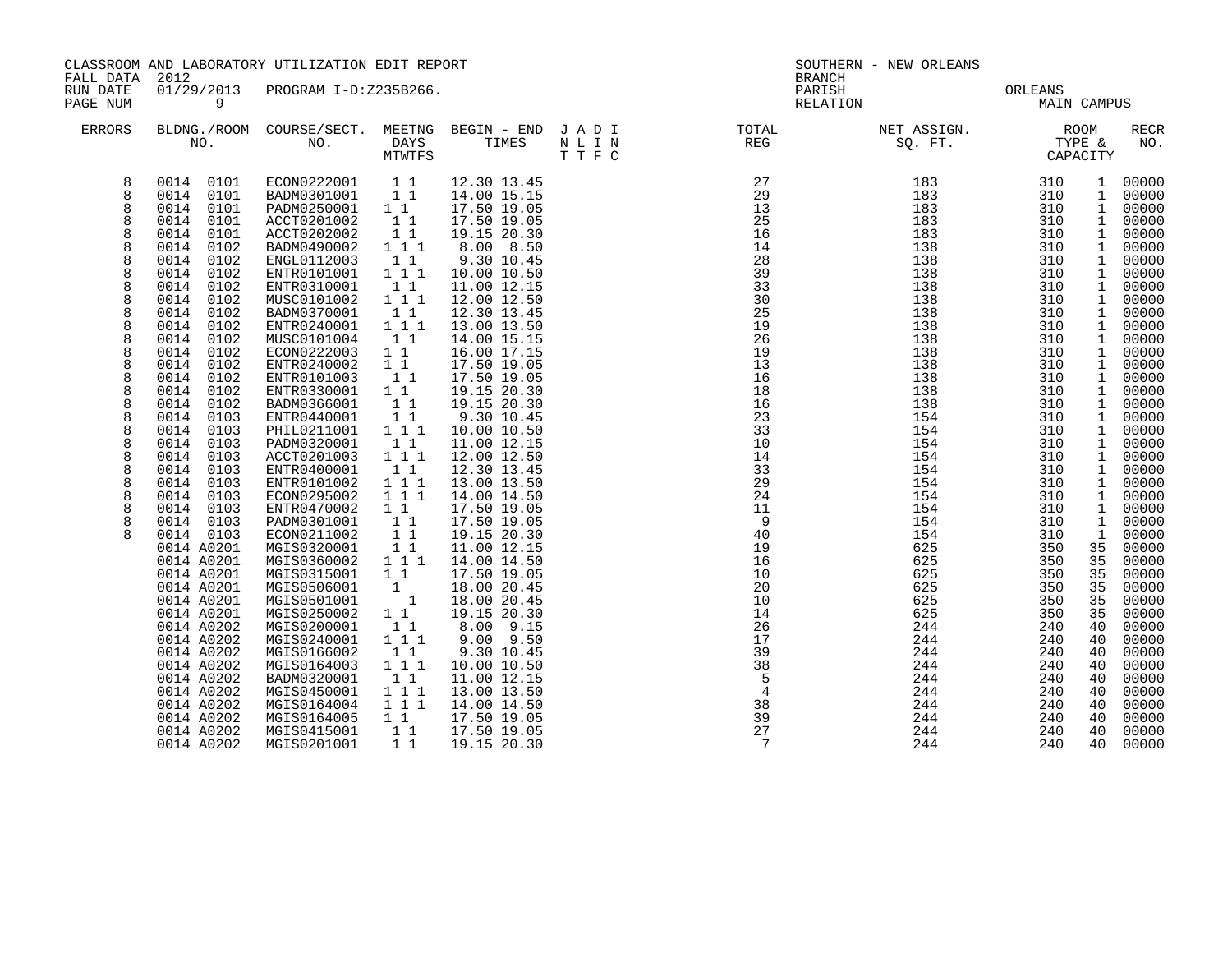- ERROR 1 CLASS AND LABORATORY UTILIZATION FILE DOES NOT MATCH WITH BLDGS AND ROOMS FILE. THE ROOM, BUILDING, AND CLASS FILES MUST ALL MATCH. IF THE ROOM NUMBER ON THE UTILIZATION IS CORRECT, THE ROOM SHOULD TO BE ADDED TO THE ROOM FILE.
- ERROR 2 THERE SHOULD BE AT LEAST ONE ENTRY IN THE DAYS-OF-WEEK-COURSE-MEETS FIELD.
- ERROR 3 BEGIN-END-TIME FIELDS MUST BE BETWEEN 06.00 AND 23.00
- ERROR 4 WARNING CLASS TIME EXCEEDS 5 HOURS.
- ERROR 5 ROOM TYPE INVALID FOR TEACHING CLASS, CLASSES CANNOT BE SCHEDULED IN ROOMS DESIGNATED AS CIRCULATION, CUSTODIAL OR MECHANICAL.
- ERROR 7 THE TOTAL REGISTRANTS FIELD MUST NOT BE BLANK OR ZEROS
- ERROR 8 WARNING EXCEEDS THE CAPACITY OF THE ROOM BY 50% (IF THIS IS A JOINT CLASS ITS REGISTRANTS ARE INCLUDED). 44 PLEASE CHECK THE CAPACITY OF THE ROOM AS IT APPEARS ON THE ROOM FILE.
- ERROR 9 UNLESS THERE IS A JOINT CLASS, ALTERNATE WEEKS OR INCONSISTENT MEETING TIMES, THERE SHOULD BE NO DUPLICATES.

| TOTAL ERRORS (INCLUDING WARNINGS)                                  |     |
|--------------------------------------------------------------------|-----|
| TOTAL NUMBER OF RECORDS READ                                       | 452 |
| TOTAL NUMBER OF RECORDS ACCEPTED FOR SPACE UTILIZATION COMPUTATION | 452 |
| NUMBER OF JOINT-CLASS RECORDS                                      |     |
| NUMBER OF ALTERATE WEEKS RECORDS                                   |     |
| NUMBER OF DIFFERENT TIMES RECORDS                                  |     |

NUMBER OF INCONSISTENT RECORDS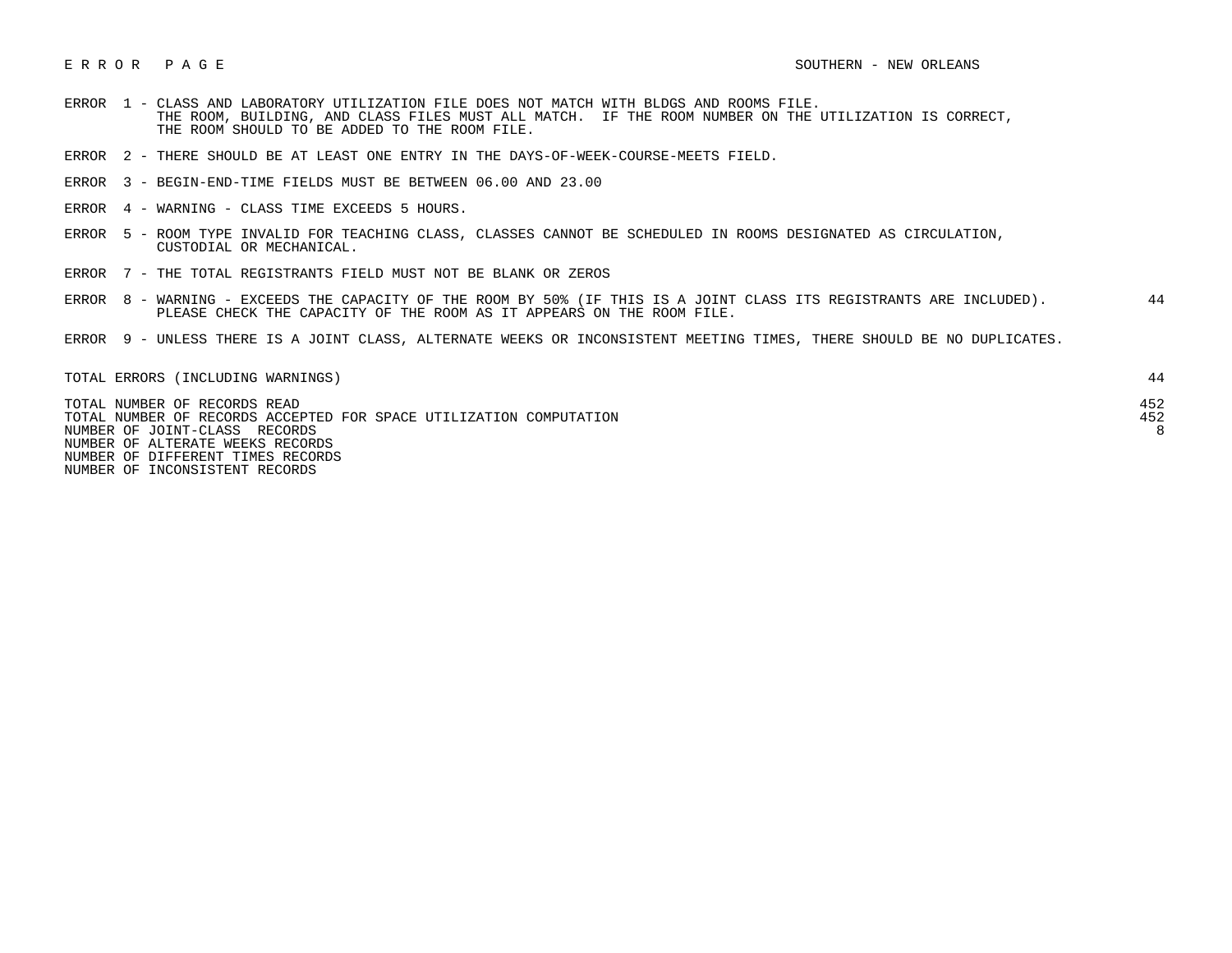|                                                                                      | DAY USE         | NIGHT USE       | TOTAL           |  |
|--------------------------------------------------------------------------------------|-----------------|-----------------|-----------------|--|
|                                                                                      | $(0600 - 1700)$ | $(1700 - 2300)$ | $(0600 - 2300)$ |  |
| *CLASSROOM FACILITIES                                                                |                 |                 |                 |  |
| TOTAL NUMBER OF ROOMS                                                                |                 |                 | 56              |  |
| TOTAL NUMBER OF STATIONS (CAPACITY)                                                  |                 |                 | 2339            |  |
| WEEKLY STUDENT CONTACT HOURS                                                         | 15158           | 4455            | 19613           |  |
| WEEKLY TOTAL OF ROOMS AVAILABLE - COUNTED IN HALF HOUR INCREMENTS                    | 5040            | 2800            | 7840            |  |
| WEEKLY TOTAL OF ROOMS IN USE - COUNTED IN HALF HOUR INCREMENTS                       | 1195            | 479             | 1674            |  |
| WEEKLY TOTAL OF STUDENT STATIONS AVAILABLE - COUNTED IN HALF HOUR INCREMENTS         | 210510          | 116950          | 327460          |  |
| WEEKLY TOTAL OF STATIONS AVAILABLE IN ROOMS IN USE - COUNTED IN HALF HOUR INCREMENTS | 44906           | 18627           | 63533           |  |
| WEEKLY TOTAL OF STATIONS IN USE - COUNTED IN HALF HOUR INCREMENTS                    | 30316           | 8910            | 39226           |  |
| PERCENT OF ROOMS IN USE TO ROOMS AVAILABLE                                           | 23.7            | 17.1            | 21.4            |  |
| PERCENT OF STATIONS IN USE TO STATIONS AVAILABLE                                     | 14.4            | 7.6             | 12.0            |  |
| PERCENT OF STATIONS IN USE TO STATIONS AVAILABLE IN OCCUPIED ROOMS                   | 67.5            | 47.8            | 61.7            |  |
|                                                                                      |                 |                 |                 |  |
|                                                                                      | DAY USE         | NIGHT USE       | TOTAL           |  |
|                                                                                      | $(0600 - 1700)$ | $(1700 - 2300)$ | $(0600 - 2300)$ |  |
| <b>CLASSROOM</b>                                                                     |                 |                 |                 |  |
| TOTAL NUMBER OF ROOMS                                                                |                 |                 | 56              |  |
| TOTAL NUMBER OF STATIONS (CAPACITY)                                                  |                 |                 | 2339            |  |
| WEEKLY STUDENT CONTACT HOURS                                                         | 15158           | 4455            | 19613           |  |
| WEEKLY TOTAL OF ROOMS AVAILABLE - COUNTED IN HALF HOUR INCREMENTS                    | 5040            | 2800            | 7840            |  |
| WEEKLY TOTAL OF ROOMS IN USE - COUNTED IN HALF HOUR INCREMENTS                       | 1195            | 479             | 1674            |  |
| WEEKLY TOTAL OF STUDENT STATIONS AVAILABLE - COUNTED IN HALF HOUR INCREMENTS         | 210510          | 116950          | 327460          |  |
| WEEKLY TOTAL OF STATIONS AVAILABLE IN ROOMS IN USE - COUNTED IN HALF HOUR INCREMENTS | 44906           | 18627           | 63533           |  |
| WEEKLY TOTAL OF STATIONS IN USE - COUNTED IN HALF HOUR INCREMENTS                    | 30316           | 8910            | 39226           |  |
| PERCENT OF ROOMS IN USE TO ROOMS AVAILABLE                                           | 23.7            | 17.1            | 21.4            |  |
| PERCENT OF STATIONS IN USE TO STATIONS AVAILABLE                                     | 14.4            | 7.6             | 12.0            |  |
| PERCENT OF STATIONS IN USE TO STATIONS AVAILABLE IN OCCUPIED ROOMS                   | 67.5            | 47.8            | 61.7            |  |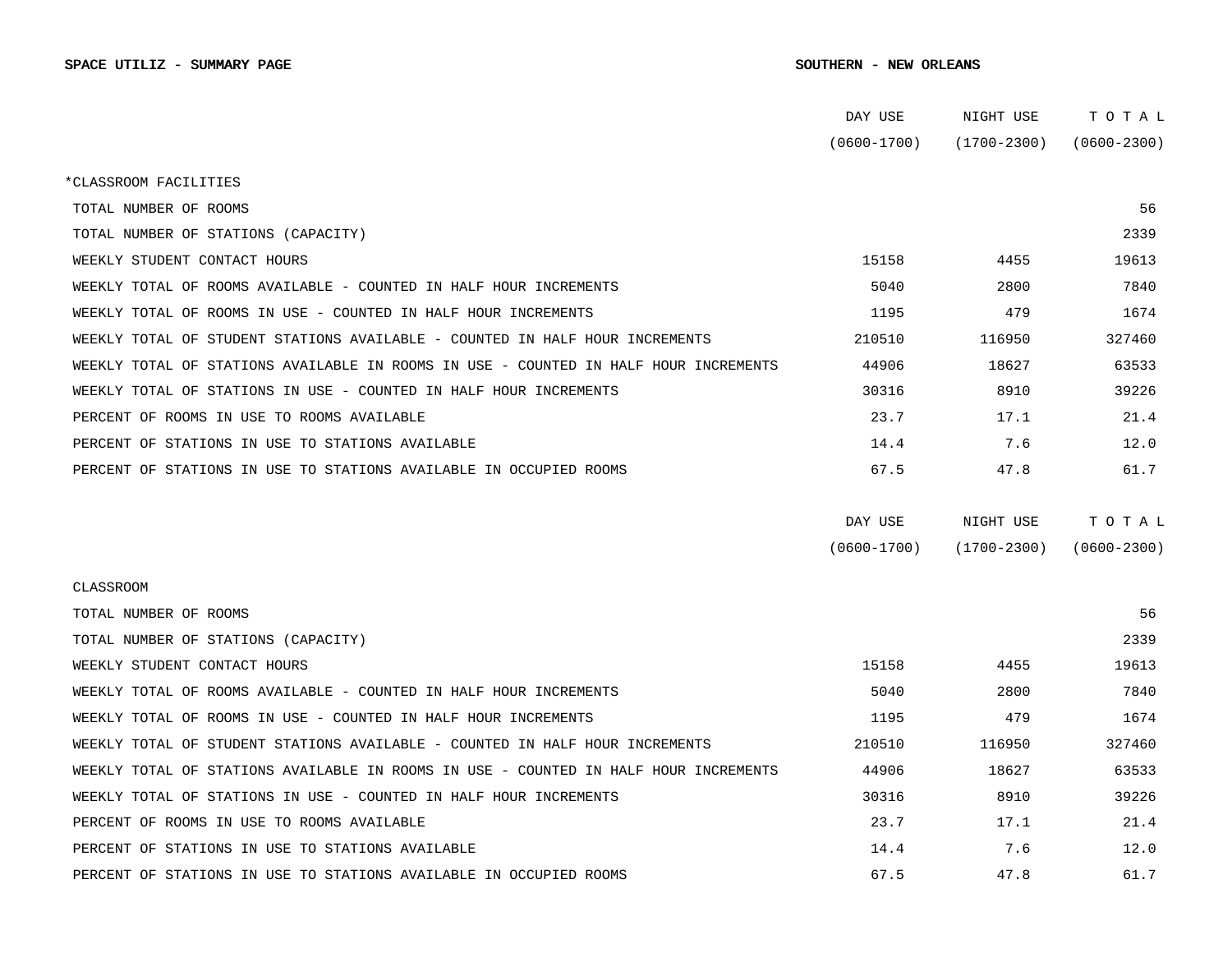|                                                                                      | DAY USE         | NIGHT USE       | TOTAL           |
|--------------------------------------------------------------------------------------|-----------------|-----------------|-----------------|
|                                                                                      | $(0600 - 1700)$ | $(1700 - 2300)$ | $(0600 - 2300)$ |
| *LABORATORY FACILITIES                                                               |                 |                 |                 |
| TOTAL NUMBER OF ROOMS                                                                |                 |                 | 19              |
| TOTAL NUMBER OF STATIONS (CAPACITY)                                                  |                 |                 | 496             |
| WEEKLY STUDENT CONTACT HOURS                                                         | 2159            | 668             | 2827            |
| WEEKLY TOTAL OF ROOMS AVAILABLE - COUNTED IN HALF HOUR INCREMENTS                    | 1710            | 950             | 2660            |
| WEEKLY TOTAL OF ROOMS IN USE - COUNTED IN HALF HOUR INCREMENTS                       | 172             | 76              | 248             |
| WEEKLY TOTAL OF STUDENT STATIONS AVAILABLE - COUNTED IN HALF HOUR INCREMENTS         | 44640           | 24800           | 69440           |
| WEEKLY TOTAL OF STATIONS AVAILABLE IN ROOMS IN USE - COUNTED IN HALF HOUR INCREMENTS | 4656            | 1776            | 6432            |
| WEEKLY TOTAL OF STATIONS IN USE - COUNTED IN HALF HOUR INCREMENTS                    | 4319            | 1336            | 5655            |
| PERCENT OF ROOMS IN USE TO ROOMS AVAILABLE                                           | 10.1            | 8.0             | 9.3             |
| PERCENT OF STATIONS IN USE TO STATIONS AVAILABLE                                     | 9.7             | 5.4             | 8.1             |
| PERCENT OF STATIONS IN USE TO STATIONS AVAILABLE IN OCCUPIED ROOMS                   | 92.8            | 75.2            | 87.9            |
|                                                                                      | DAY USE         | NIGHT USE       | TOTAL           |
|                                                                                      | $(0600 - 1700)$ | $(1700 - 2300)$ | $(0600 - 2300)$ |
| CLASS LABORATORY                                                                     |                 |                 |                 |
| TOTAL NUMBER OF ROOMS                                                                |                 |                 | 18              |
| TOTAL NUMBER OF STATIONS (CAPACITY)                                                  |                 |                 | 485             |
|                                                                                      |                 |                 |                 |

| WEEKLY STUDENT CONTACT HOURS                                                         | 2159  | 668   | 2827  |
|--------------------------------------------------------------------------------------|-------|-------|-------|
| WEEKLY TOTAL OF ROOMS AVAILABLE - COUNTED IN HALF HOUR INCREMENTS                    | 1620  | 900   | 2520  |
| WEEKLY TOTAL OF ROOMS IN USE - COUNTED IN HALF HOUR INCREMENTS                       | 172   | 76    | 248   |
| WEEKLY TOTAL OF STUDENT STATIONS AVAILABLE - COUNTED IN HALF HOUR INCREMENTS         | 43650 | 24250 | 67900 |
| WEEKLY TOTAL OF STATIONS AVAILABLE IN ROOMS IN USE - COUNTED IN HALF HOUR INCREMENTS | 4656  | 1776  | 6432  |
| WEEKLY TOTAL OF STATIONS IN USE - COUNTED IN HALF HOUR INCREMENTS                    | 4319  | 1336  | 5655  |
| PERCENT OF ROOMS IN USE TO ROOMS AVAILABLE                                           | 10.6  | 8.4   | 9.8   |
| PERCENT OF STATIONS IN USE TO STATIONS AVAILABLE                                     | 9.9   | 5.5   | 8.3   |
| PERCENT OF STATIONS IN USE TO STATIONS AVAILABLE IN OCCUPIED ROOMS                   | 92.8  | 75.2  | 87.9  |
|                                                                                      |       |       |       |